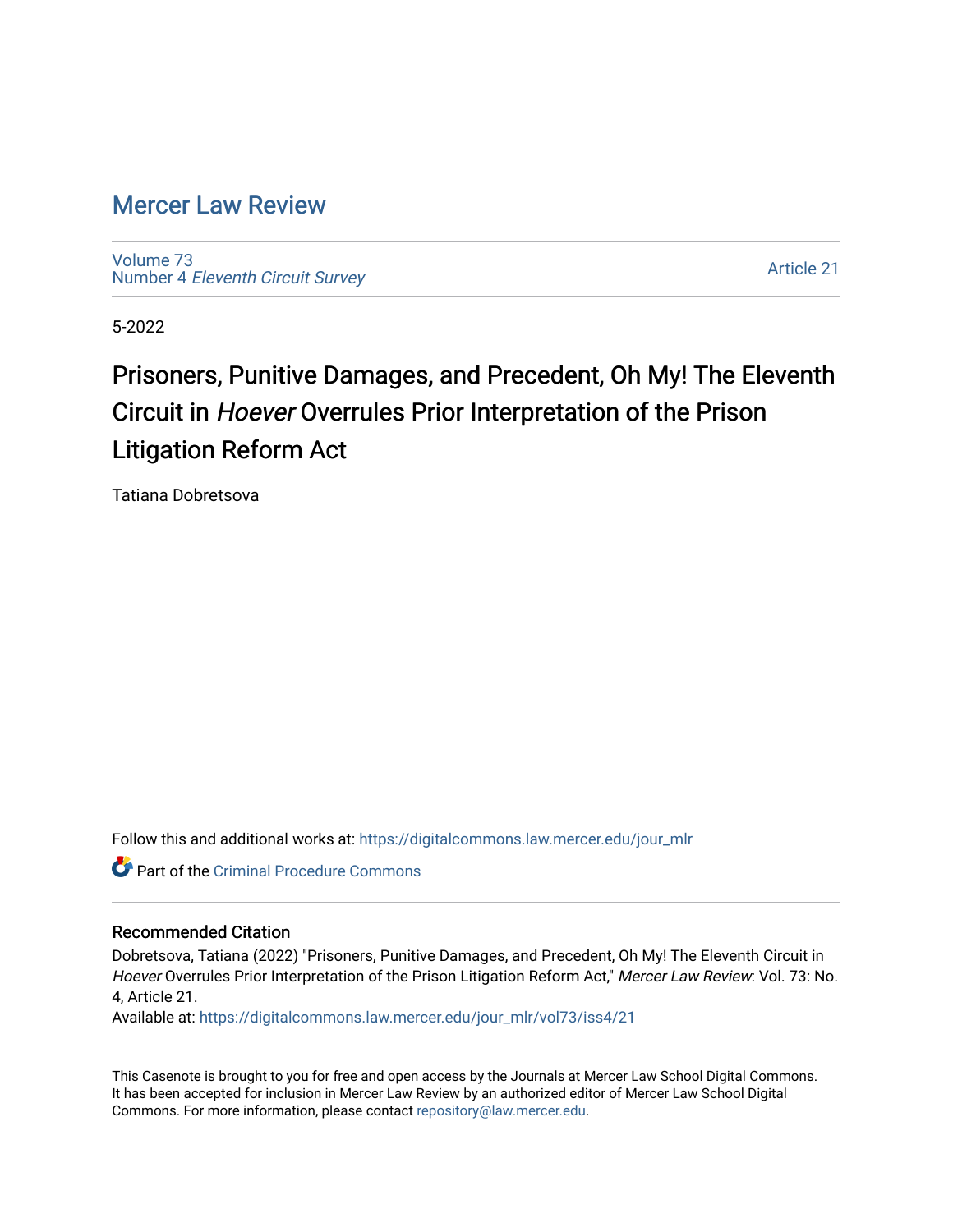# **Prisoners, Punitive Damages, and Precedent, Oh My! The Eleventh Circuit in** *Hoever* **Overrules Prior Interpretation of the Prison Litigation Reform Act**

# **Tatiana Dobretsova\***

# I. INTRODUCTION

Imagine you are a prisoner at Dooly State Prison in Unadilla, Georgia. A squad of about thirty officers march into the prison one day, dressed in riot gear, chanting, "kill, kill, kill."1 The officers begin cursing and ordering inmates to get out of their cells, even yanking some by their shirts if they are not moving quickly enough.2 As you and the other inmates rush out of your cells, you are subjected to body cavity searches—you are ordered to strip naked, squat and cough, turn

1449

<sup>\*</sup>To Professor Cathren Page, my faculty advisor, thank you for your advice, edits, and guidance throughout this process. To Professors Linda Jellum and Timothy Floyd, thank you for your notes, wisdom, and support. To my family, thank you for inspiring me and for always believing in me. To my friends, thank you for making me laugh when times are stressful. And to Amar Dhingra, my husband and brilliant partner, a special thank you for your love, encouragement, support, and patience as I navigate law school.

<sup>1.</sup> Petition for Writ of Certiorari, Harris v. Garner, 532 U.S. 1065 (2001) (No. 00-484), 2000 WL 34000105, at \*3. The set of facts described in the Introduction occurred during the prison shakedown that became the basis of *Harris v. Garner*, the first United States Court of Appeals for the Eleventh Circuit opinion interpreting section 1997e(e) of the Prison Litigation Reform Act. Harris v. Garner, 190 F.3d 1279 (11th Cir. 1999), *reh'g en banc granted, vacated*, 197 F.3d 1059 (11th Cir. 1999), *opinion reinstated in part on reh'g*, 216 F.3d 970 (11th Cir. 2000), *overruled by* Hoever v. Marks, 993 F.3d 1353 (11th Cir. 2021). *See* 42 U.S.C. § 1997e(e) (2021).

<sup>2.</sup> Petition for Writ of Certiorari, 2000 WL 34000105, at \*3*.* One such inmate, Willie Hooks, was moving slowly because he had severe medical problems with his leg and back. Because of this, he "was yanked by his shirt collar and pulled outside." *Id.*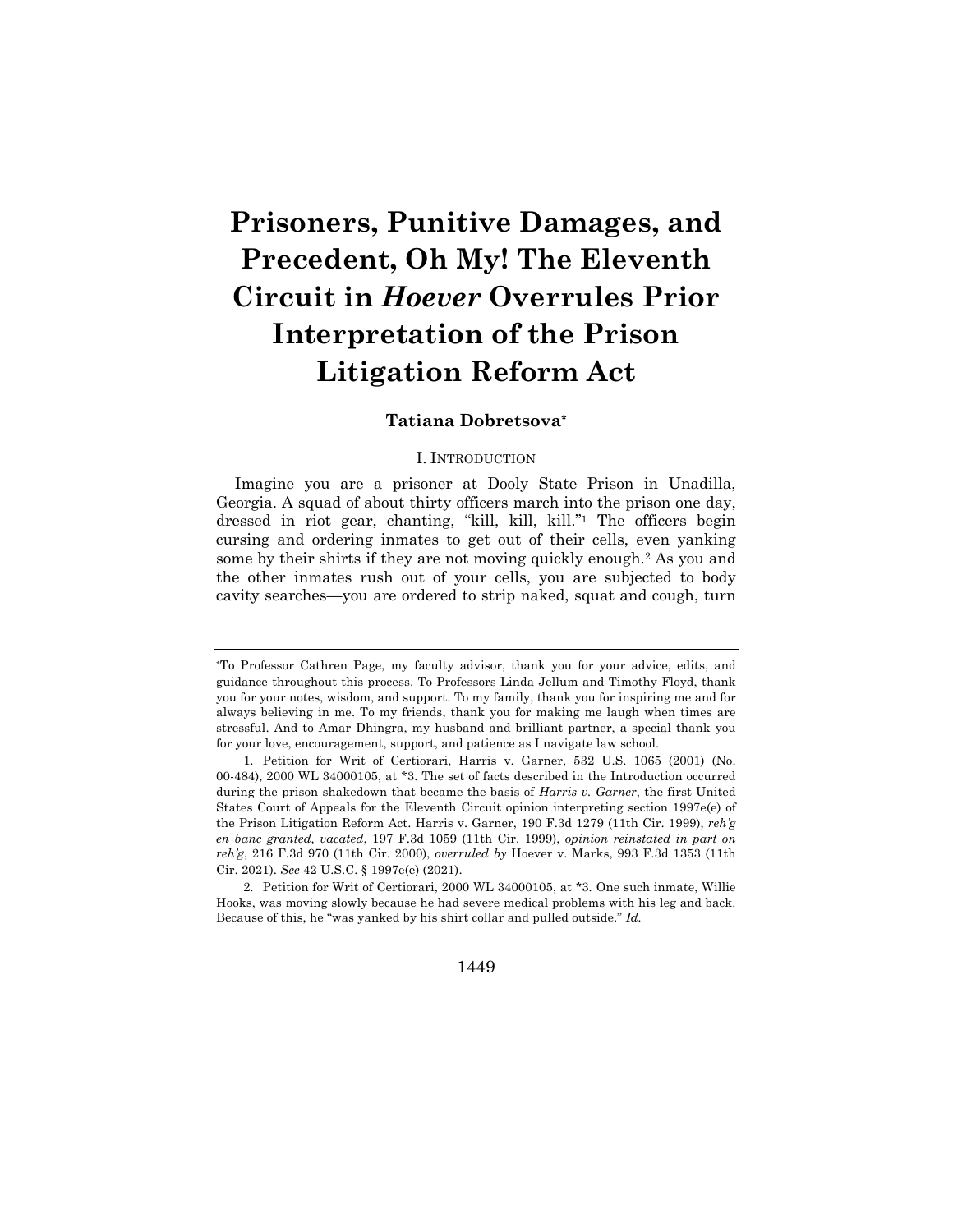around, and bend over, all in the presence of several officers.3 An officer hands you a razor and forces you to dry shave.<sup>4</sup> Meanwhile, officers are yelling obscenities, pointing and laughing at you, and threatening you.5 You see inmates' personal items and religious materials dumped on the floor, thrown into toilets, and destroyed.<sup>6</sup> You hear an officer yelling at another inmate that if the inmate says anything about this incident, he will be locked up and beaten until he does not "want to be gay anymore."7 Another inmate is ordered to hold his right foot in his left hand, then to switch, and switch again quickly, while officers watch and laugh at him.<sup>8</sup>

These shocking events did indeed occur at Dooley State Prison on October 23, 1996, and were the premise of *Harris v. Garner*,9 the Eleventh Circuit's first opinion interpreting section 1997e(e) of the Prison Litigation Reform Act.10 When the victims of this harassment sought punitive damages, their claims were barred because they were not able to meet section 1997e(e)'s physical injury requirement.<sup>11</sup> Even the victim who was forced to dry shave was deemed unable to meet the physical injury requirement, and denied punitive damages.12

Enacted in 1996, the Prison Litigation Reform Act (PLRA)13 was designed to curtail meritless and frivolous prisoner claims in federal

7*. Id.* at \*3–4. This particular inmate, William Dailey, was ordered by two officers to strip. The officers called Dailey "'one of them fuck boys,' and shoved him backwards to the ground." Officers conducted a body cavity search on Dailey, harassed and threatened him, then told him if he said anything about the incident, "they would lock him up and 'beat' his 'ass' until he did not 'want to be gay anymore.'" Half-naked and with his pants falling down, Dailey was ordered to go downstairs, where he had to pass a group of women. *Id.*

8*. Id.* at \*4. Samuel Locklear, while naked, was ordered to perform a "tap dance," where he had to repeatedly hold one foot and then quickly switch to the other for about a minute. As he did this, two officers watched and laughed. *Id.* at \*4, \*12.

9*. Harris*, 190 F.3d 1279 (11th Cir. 1999), *reh'g en banc granted, vacated*, 197 F.3d 1059 (11th Cir. 1999), *opinion reinstated in part on reh'g*, 216 F.3d 970 (11th Cir. 2000), *overruled by Hoever*, 993 F.3d 1353.

10. 42 U.S.C. § 1997e(e). *See Hoever*, 993 F.3d at 1362 ("This circuit's first published opinion to interpret § 1997e(e) was *Harris*").

<sup>3</sup>*. Id.* Officers also ordered prisoners to open their mouths, run their fingers through their hair, lift their genitals, and "spread their buttocks so that their anuses were exposed." This all occurred in the presence of officers of the opposite sex, many of whom whispered to each other, laughed, and pointed at the inmates. *Id.*

<sup>4</sup>*. Id.*

<sup>5</sup>*. Id.*

<sup>6</sup>*. Id.*

<sup>11</sup>*. Harris*, 190 F.3d at 1283.

<sup>12</sup>*. Id.* at 1287.

<sup>13.</sup> Pub. L. 104-134, 110 Stat. 1321, codified as amended at 42 U.S.C. § 1997e.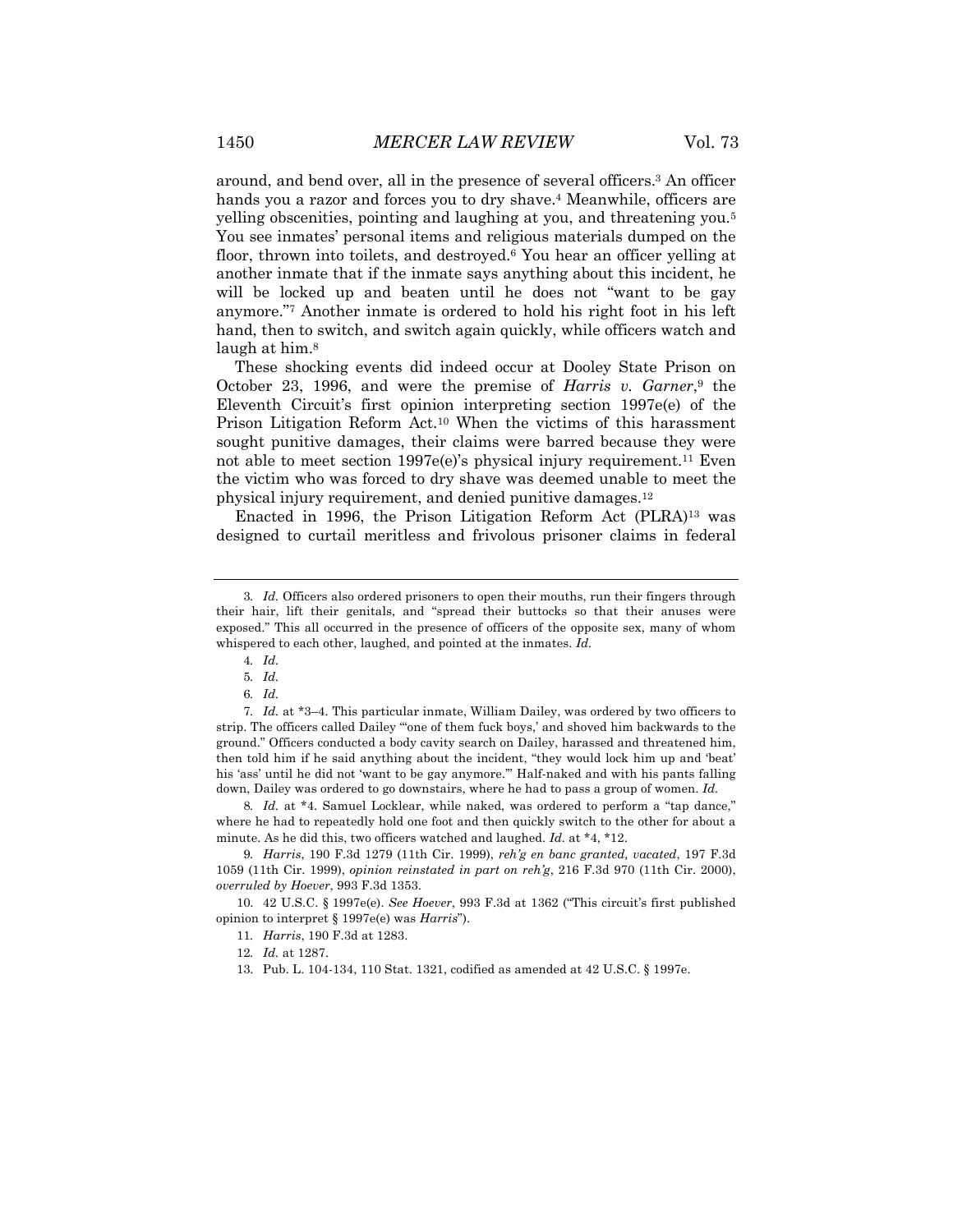courts.<sup>14</sup> One provision of the PLRA, section 1997e(e), "Limitation on Recovery," is of particular note.15 Until recently, the circuit courts were split in their interpretation of section 1997e(e), disagreeing on whether prisoners could seek punitive damages without showing physical injury.16 The Eleventh Circuit was the last to assert that section 1997e(e) completely barred punitive damages absent physical injury; however, in *Hoever v. Marks*,17 the Eleventh Circuit joined its sister circuits, holding that section 1997e(e) does not necessarily bar punitive damages without a showing of physical injury.18 *Hoever* significantly impacts prisoners and correctional officers in the Eleventh Circuit and, moving forward, will enable inmates to seek punitive damages without a showing of physical injury.

### II. FACTUAL BACKGROUND

The events leading up to *Hoever* started in 2013, when Conraad Hoever was incarcerated at the Franklin Correctional Institution in Carrabelle, Florida.19 In September 2013, proceeding pro se, Hoever

16. Chief Judge Pryor stated, "[o]ur circuit stands alone in enforcing § 1997e(e) as a complete bar to punitive damages, no matter the substantive claim, in the absence of physical injury." *Hoever*, 993 F.3d at 1355. *See also* Carter v. Allen, 940 F.3d 1233, 1237 (11th Cir. 2019) (Martin, J., dissenting) ("In every other circuit, inmates can seek compensatory damages or punitive damages or both for violations of their First Amendment rights. Not so in the Eleventh Circuit.").

17. 993 F.3d 1352 (11th Cir. 2021).

18. Notably, in *Davis v. District of Columbia*, the D.C. Circuit concluded that the PLRA limits punitive damages without a showing of physical injury. 158 F.3d 1342, 1348 (D.C. Cir. 1998). However, in *Aref v. Lynch*, the D.C. Circuit recognized an exception to that rule and permitted both compensatory and punitive damages in cases involving a First Amendment violation. 833 F.3d 242, 265–66 (D.C. Cir. 2016) ("It is especially difficult to see how violations of inmates' First Amendment rights could ever be vindicated, given the unlikelihood of physical harm in that context."). Thus, the Eleventh Circuit was the only circuit with a complete bar on punitive damages.

19*. Hoever*, 993 F.3d at 1355. In April 2010, Hoever was sentenced to fifteen years imprisonment for lewd and lascivious molestation of a minor. Hoever v. Jones, No. 14- 62096-CIV, 2015 U.S. Dist. LEXIS 194899, \*1 (S.D. Fla. Sept. 2, 2015), *report and recommendation adopted sub nom.* Hoever v. United States, No. 14-62096-CIV, 2015 U.S. Dist. LEXIS 194902 (S.D. Fla. Dec. 9, 2015). Hoever was a math teacher at Blanche Ely High School in Florida. Doe v. Sch. Bd. of Broward Cty., Fla., 604 F.3d 1248, 1250 (11th Cir. 2010). Prior to the sexual harassment of the fifteen-year-old student whose assault

<sup>14.</sup> Mitchell v. Farcass, 112 F.3d 1483, 1488 (11th Cir. 1997) ("After reviewing the statutory framework of the PLRA, this court recently concluded that Congress promulgated the Act to curtail abusive prisoner tort, civil rights and conditions litigation.").

<sup>15.</sup> In his concurrence and dissent, Judge Newsom called section 1997e(e) "a tough nut to crack." *Hoever*, 993 F.3d at 1365 (Newsom, J., concurring in part and dissenting in part).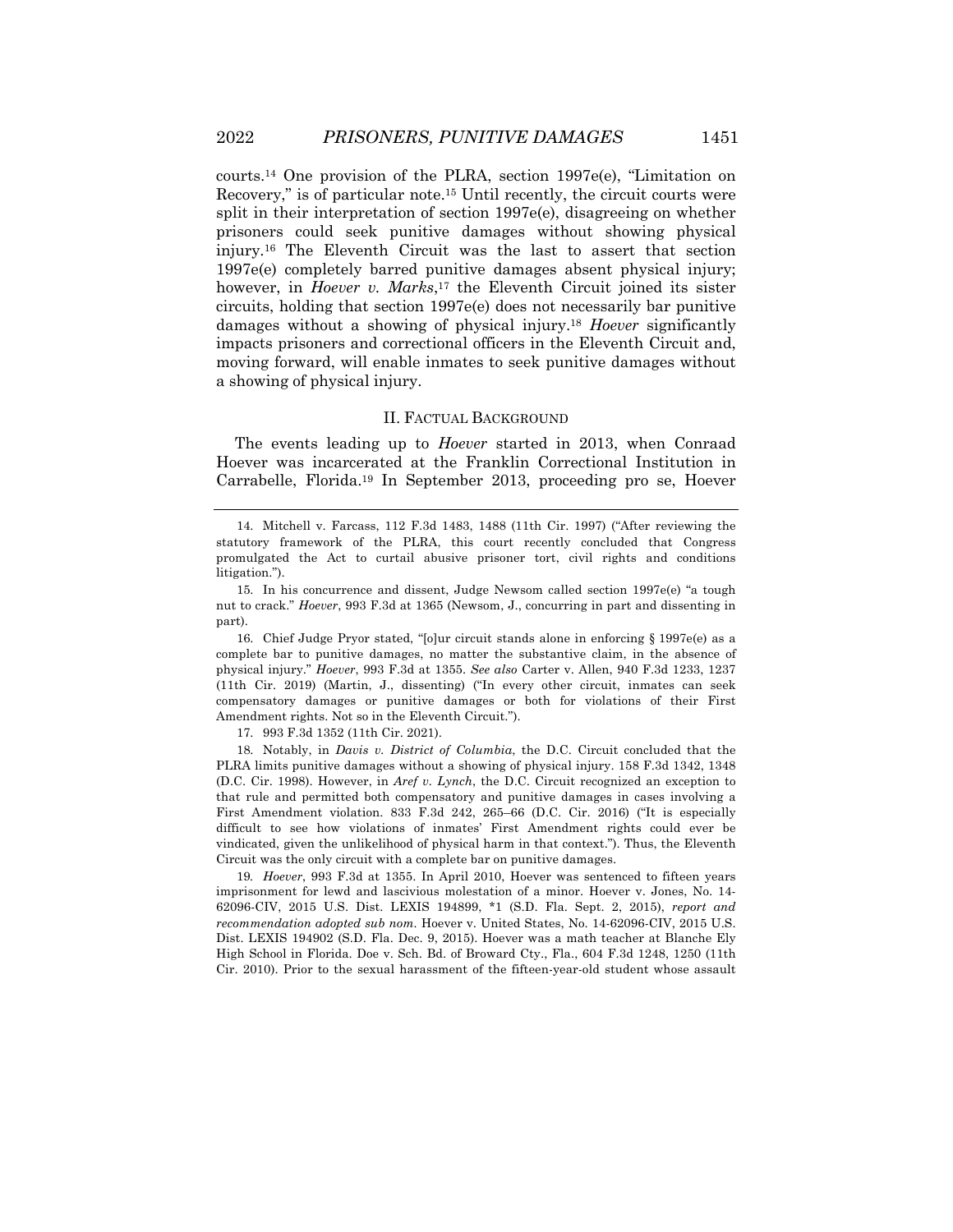brought a 42 U.S.C.  $\S$  1983<sup>20</sup> action against four correctional officers, alleging that his constitutional rights had been violated, and that he was a victim of harassment and threats of physical violence.<sup>21</sup> Hoever's complaint alleged that throughout the summer of 2013, in retaliation for filing grievances and to discourage him from filing more grievances, several correctional officers harassed and threatened him with physical violence and death.22

The complaint alleged that on June 6, 2013, a correctional officer threatened Hoever and other inmates with confinement or chemical agents if they said anything improper against the officers.23 Hoever claimed that on June 20, he was threatened by two officers, one of whom stated: "If you keep on writing grievances, I promise you the next 11 years is [*sic*] going to be a heartache for you. You need to stop writing grievances right now or we'll make sure that you stop."24 The complaint also alleged that on July 20, another correctional officer told Hoever never to write a grievance again, then threatened to starve Hoever and spray him with chemicals every day if he continued to file

21*. Hoever*, 933 F.3d at 1355–56.

22. Hoever v. Carraway, 815 F. App'x 465, 465–66 (11th Cir. 2020), *reh'g en banc granted, opinion vacated*, 977 F.3d 1203 (11th Cir. 2020), and *on reh'g en banc sub nom*. Hoever v. Marks, 993 F.3d 1353 (11th Cir. 2021) (hereinafter *Carraway II*).

23. Hoever v. Carraway, No. 4:13-cv549-MW-GRJ, 2015 U.S. Dist. LEXIS 20661, at \*2 (N.D. Fla. Feb. 20, 2015), *aff'd*, 815 F. App'x 465 (11th Cir. 2020), *reh'g en banc granted, opinion vacated*, 977 F.3d 1203 (11th Cir. 2020), and *on reh'g en banc sub nom*. Hoever v. Marks, 993 F.3d 1353 (11th Cir. 2021), and *rev'd and remanded sub nom*. Hoever v. Marks, 993 F.3d 1353 (11th Cir. 2021) (hereinafter *Carraway I*).

24*. Carraway II*, 815 F. App'x at 466.

Hoever was convicted for, Hoever had molested at least two other female students. *Id.* The fifteen-year-old student filed a federal lawsuit against the School Board of Broward County, Florida and the former principal of the school, including a claim that the School Board exhibited "deliberate indifference to known prior harassment by Hoever against female students at Blanche Ely High School." *Id.* at 1250, 1253. Apparently, despite a record of complaints against Hoever, the former principal gave him a "satisfactory" performance evaluation and even recommended that Hoever be retained for the following school year. *Id* at 1253.

<sup>20.</sup> 42 U.S.C. § 1983 (2021). Civil rights lawsuits are commonly brought under 42 U.S.C. § 1983, which holds liable any person who, "under color of any statute, ordinance, regulation, custom, or usage, of any State or Territory or the District of Columbia, subjects, or causes to be subjected, any citizen of the United States or other person within the jurisdiction thereof to the deprivation of any rights, privileges, or immunities secured by the Constitution and laws." *Id*. Notably, courts have stated the primary purpose of enacting the PLRA was to curtail claims brought by prisoners under section 1983. Santana v. United States, 98 F.3d 752, 755 (3d Cir. 1996), *as amended* (Nov. 14, 1996) ("Congress enacted the PLRA primarily to curtail claims brought by prisoners under 42 U.S.C. § 1983 and the Federal Torts Claims Act, most of which concern prison conditions and many of which are routinely dismissed as legally frivolous.").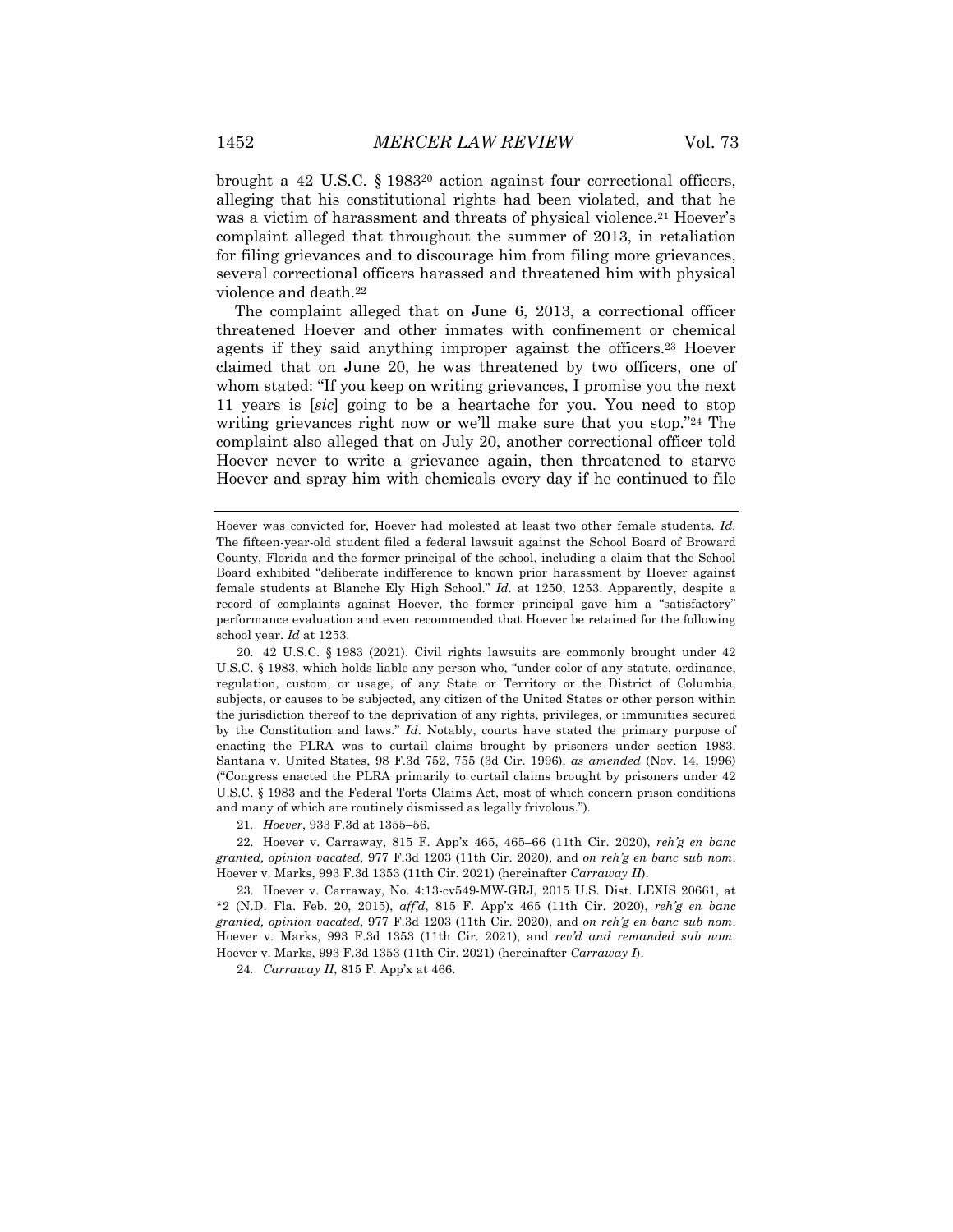grievances.25 Allegedly, the officer warned Hoever that his next grievance would be a "death sentence"—that the officer was part of a prison gang and that the officer would have other inmates who worked for the gang help kill Hoever.26 Despite these threats, Hoever wrote another grievance to exhaust his remedies under the PLRA, which was forwarded to the inspector's office, marking the start of his legal battle for retribution.27

Hoever's complaint alleged claims for violations of his rights under the First Amendment and the Fourteenth Amendment's Due Process Clause.28 He sought declaratory and injunctive relief, compensatory damages, and punitive damages.29 The district court dismissed Hoever's due process claim, the claims for declaratory and injunctive relief, and claims against the officers in their official capacities.30 Further, the district court dismissed Hoever's claims for punitive and compensatory damages as barred by the PLRA, noting that while the PLRA permits nominal damages if the violation of a constitutional right is established, it "prohibit[s] a prisoner from bringing a federal civil action 'for mental or emotional injury suffered while in custody without a prior showing of physical injury.'"31 As Hoever did not sufficiently allege any physical injury connected with his First Amendment claims, only his claim for nominal damages for First Amendment violations proceeded to trial.32

During a three-day trial, the jury heard testimony about an occasion in which an officer threatened, "'[w]e've been killing inmates here for a long time and nobody can do a damn thing to us,' and a threat to 'take Hoever to confinement and starve him to death' if he filed additional grievances."33 The jury found that Hoever's First Amendment rights were violated and awarded Hoever one dollar in nominal damages.34 Yes, one dollar.35 The officers appealed the judgment and Hoever cross-appealed, challenging the dismissal of his punitive damages claim.36 The panel for Hoever's case followed Eleventh Circuit precedent

<sup>25</sup>*. Carraway I*, 2015 U.S. Dist. LEXIS 20661, at \*2.

<sup>26</sup>*. Id.* at \*3.

<sup>27</sup>*. Id.*

<sup>28</sup>*. Carraway II*, 815 F. App'x at 466.

<sup>29</sup>*. Id.*

<sup>30</sup>*. Hoever*, 933 F.3d at 1356.

<sup>31</sup>*. Carraway II*, 815 F. App'x at 466 (quoting 42 U.S.C. § 1997e(e)).

<sup>32</sup>*. Hoever*, 933 F.3d at 1356.

<sup>33</sup>*. Id.*

<sup>34</sup>*. Id.*

<sup>35.</sup> With inflation, that is about \$1.18. U.S. BUREAU OF LABOR STATISTICS, bls.gov/data/inflation\_calculator.htm (last visited Jan. 19, 2022).

<sup>36</sup>*. Hoever*, 933 F.3d at 1356.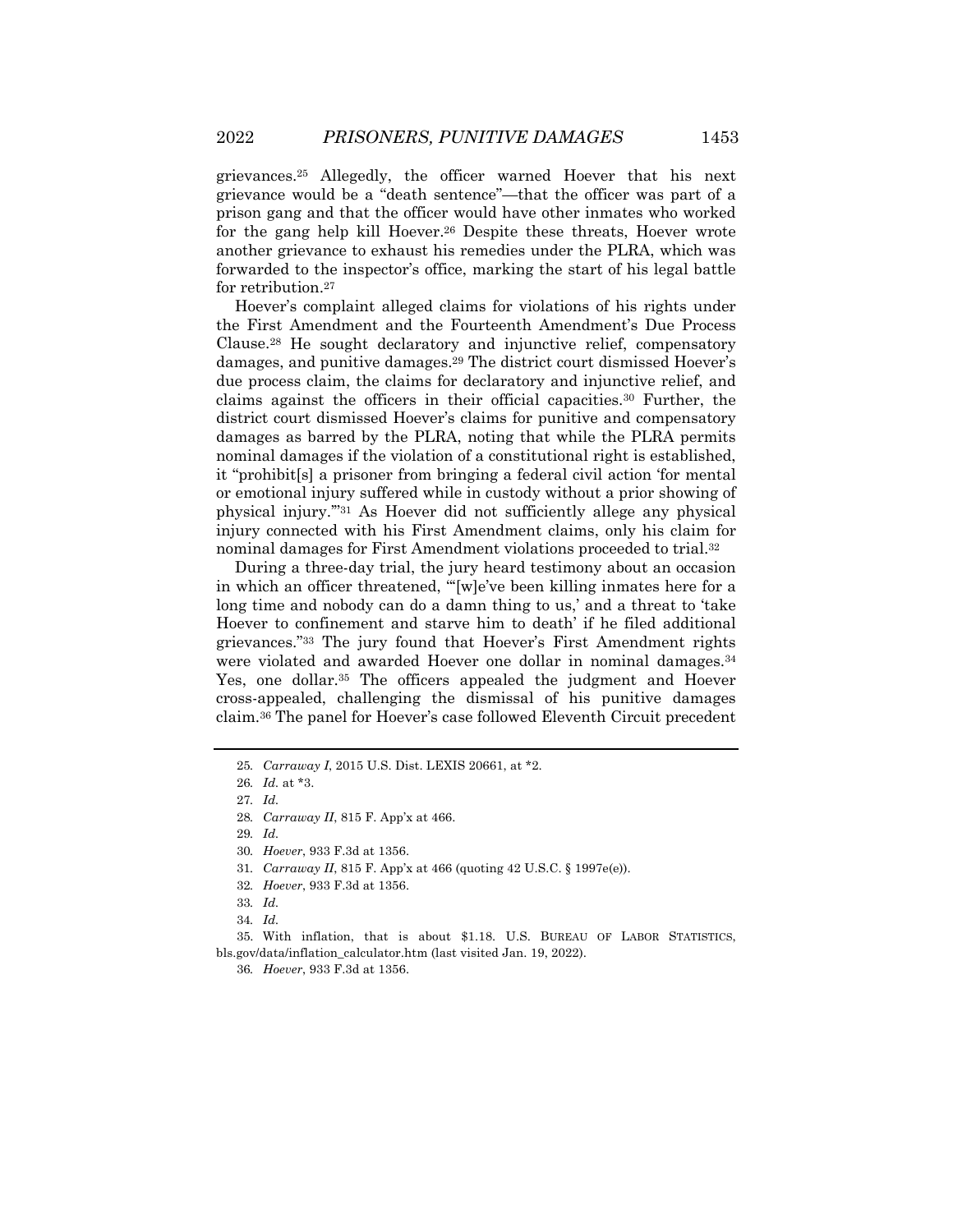that interpreted the PLRA, 42 U.S.C.  $\S 1997e(e),$ <sup>37</sup> as barring punitive damages absent a showing of physical injury; however, the Eleventh Circuit granted rehearing en banc to reconsider whether section 1997e(e) indeed bars punitive damages absent physical injury.38 Ultimately, joining the rest of its sister circuits,39 the Eleventh Circuit Court of Appeals held that the PLRA permits claims for punitive damages absent a showing of physical injury, reversed the district court's dismissal of Hoever's First Amendment punitive damages claim, and remanded the case for further proceedings.40

40*. Hoever*, 933 F.3d at 1355–57.

<sup>37.</sup> 42 U.S.C. § 1997e(e).

<sup>38</sup>*. Hoever*, 933 F.3d at 1356.

<sup>39.</sup> Kuperman v. Wrenn, 645 F.3d 69, 73, n.5 (1st Cir. 2011) (noting that although the PLRA was not discussed, it would not bar requests for nominal and punitive damages); Thompson v. Carter,  $284$  F.3d 411, 416 (2d Cir. 2002) (concluding that section 1997e(e) "does not restrict a plaintiff's ability to recover compensatory damages for actual injury, nominal or punitive damages, or injunctive and declaratory relief."); Allah v. Al-Hafeez, 226 F.3d 247, 252 (3d Cir. 2000) (holding that punitive damage claims stemming from violation of First Amendment rights are not barred by section 1997e(e)); Wilcox v. Brown, 877 F.3d 161, 170 (4th Cir. 2017) (agreeing that violations of First Amendment rights "entitle a plaintiff to judicial relief wholly aside from any physical, mental, or emotional injury" (internal quotation marks omitted)); Hutchins v. McDaniels, 512 F.3d 193, 198 (5th Cir. 2007) (holding that PLRA does not bar nominal or punitive damages in the absence of physical injury if prisoner can successfully prove violation of Fourth Amendment rights); King v. Zamiara, 788 F.3d 207, 213 (6th Cir. 2015) ("[T]he plain language of [section 1997e(e)] does not bar claims for constitutional injury that do not also involve physical injury"); Rowe v. Shake, 196 F.3d 778, 781–82 (7th Cir. 1999) ("A prisoner is entitled to judicial relief for a violation of his First Amendment rights aside from any physical, mental, or emotional injury he may have sustained."); Royal v. Kautzky, 375 F.3d 720, 723 (8th Cir. 2004) (stating that Congress "did not intend section 1997e(e) to bar recovery for all forms of relief" and agreeing that punitive damages are available under the PLRA); Oliver v. Keller, 289 F.3d 623, 630 (9th Cir. 2002) ("To the extent that appellant has actionable claims for compensatory, nominal or punitive damages—premised on violations of his Fourteenth Amendment rights, and not on any alleged mental or emotional injuries—we conclude the claims are not barred by section 1997e(e)."); Searles v. Van Bebber, 251 F.3d 869, 880 (10th Cir. 2001) (noting that "punitive damages may be recovered for constitutional violations without a showing of compensable injury.").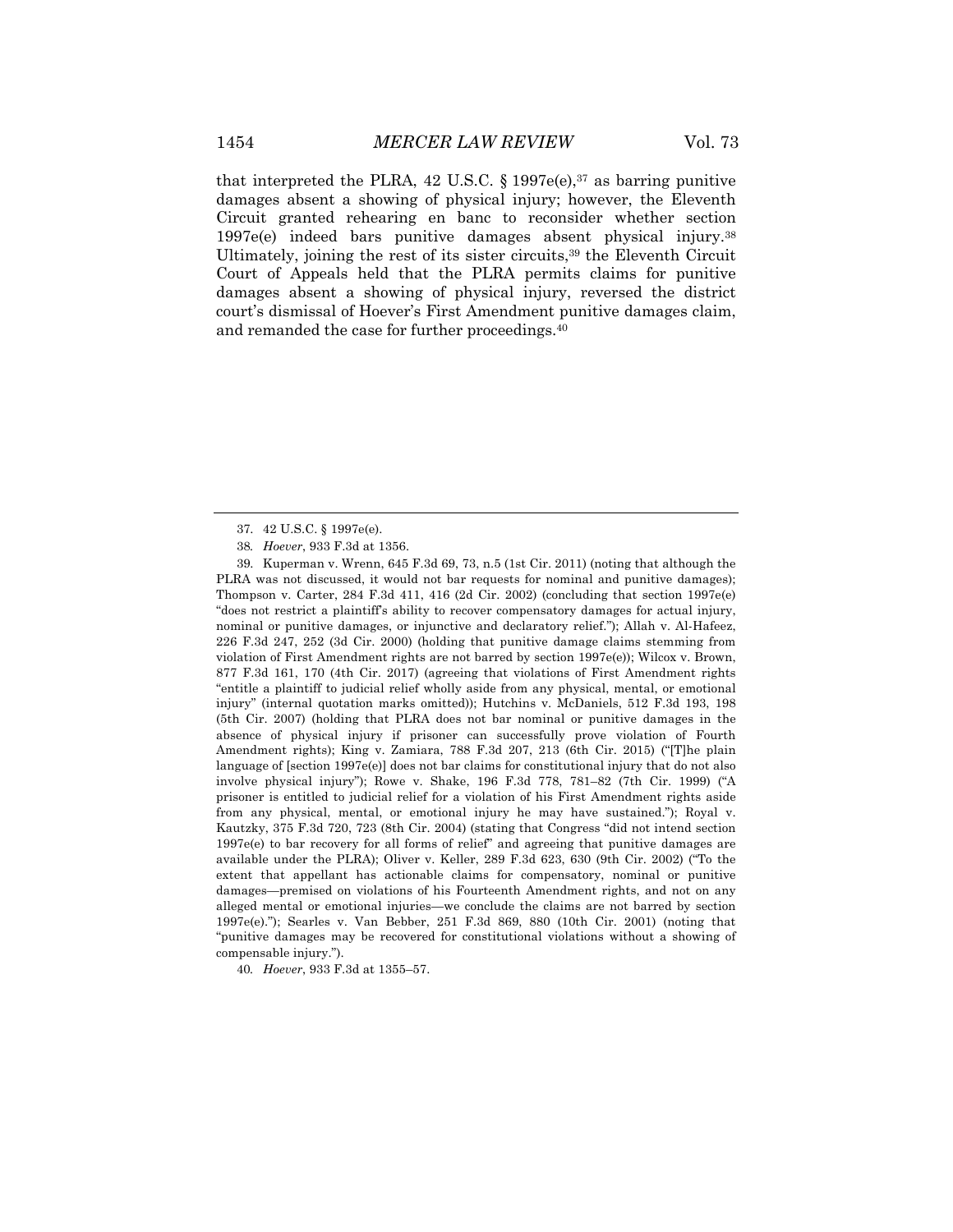#### III. LEGAL BACKGROUND

#### *A. The Prison Litigation Reform Act*

Until the 1960s, mostly due to the "hands-off doctrine," it was unclear whether prisoners had any constitutional rights.41 Under the "hands-off doctrine," judges abstained from considering what rights prisoners had, as it was "not the function of the courts to superintend the treatment and discipline of prisoners in penitentiaries, but only to deliver from imprisonment those who [were] illegally confined."42 However, in the 1960s, prisoners' rights law developed as numerous lower court cases addressed prisoner petitions.<sup>43</sup> Then, in 1974, the United States Supreme Court validated prisoners' rights, proclaiming that, "[t]here is no iron curtain drawn between the Constitution and the prisons of this country."44 Further, the Supreme Court announced that "[w]hen a prison regulation or practice offends a fundamental constitutional guarantee, federal courts will discharge their duty to protect constitutional rights."45

By the 1990s, the number of prisoner suits had increased considerably. Notably, this "explosion" of prisoners suing has been argued to be a "half-truth": there may have been an increase in the absolute number of filings by prisoners, but the increase was possibly due to the rapid growth in prison population.<sup>46</sup> Further, the rate of filings per 1000 inmates actually decreased 17% between 1980 and 1996.47 Nonetheless, there were growing concerns regarding the overall rise in prisoner lawsuits—Congress found that the number of complaints filed by prisoners had increased from 6,600 in 1975 to more

<sup>41.</sup> MICHAEL MUSHLIN, 1 RIGHTS OF PRISONERS § 1:3. THE HANDS-OFF DOCTRINE (5th ed. 2021). *See also* MICHAEL MUSHLIN, 1 RIGHTS OF PRISONERS § 1:4. THE DEMISE OF THE HANDS-OFF DOCTRINE AND THE BEGINNING OF PRISONERS' RIGHTS LAW (5th ed. 2021).

<sup>42.</sup> Stroud v. Swope, 187 F.2d 850, 851–52 (9th Cir. 1951).

<sup>43.</sup> MICHAEL MUSHLIN, 1 RIGHTS OF PRISONERS § 1:4. THE DEMISE OF THE HANDS-OFF DOCTRINE AND THE BEGINNING OF PRISONERS' RIGHTS LAW (5th ed. 2021).

<sup>44.</sup> Wolff v. McDonnell, 418 U.S. 539, 555–56 (1974).

<sup>45.</sup> Procunier v. Martinez, 416 U.S. 396, 405–06 (1974), *overruled on other grounds by* Thornburgh v. Abbott, 490 U.S. 401 (1989).

<sup>46.</sup> James E. Robertson, *Psychological Injury and the Prison Litigation Reform Act: A "Not Exactly," Equal Protection Analysis*, 37 HARV. J. ON LEGIS. 105, 141–42 (2000).

<sup>47</sup>*. Id.* (citing JOHN SCALIA, U.S. DEP'T OF JUSTICE, BUREAU OF JUSTICE STATISTICS, PRISONER PETITIONS IN THE FEDERAL COURTS, 1980–96 at 5 (1997), *available at*  https://bjs.ojp.gov/content/pub/pdf/ppfc96.pdf (reporting that between 1980 and 1996, the number of federal inmates increased from 23,779 to 95,088 and the number of state inmates increased from 295,819 to 1,033,186)).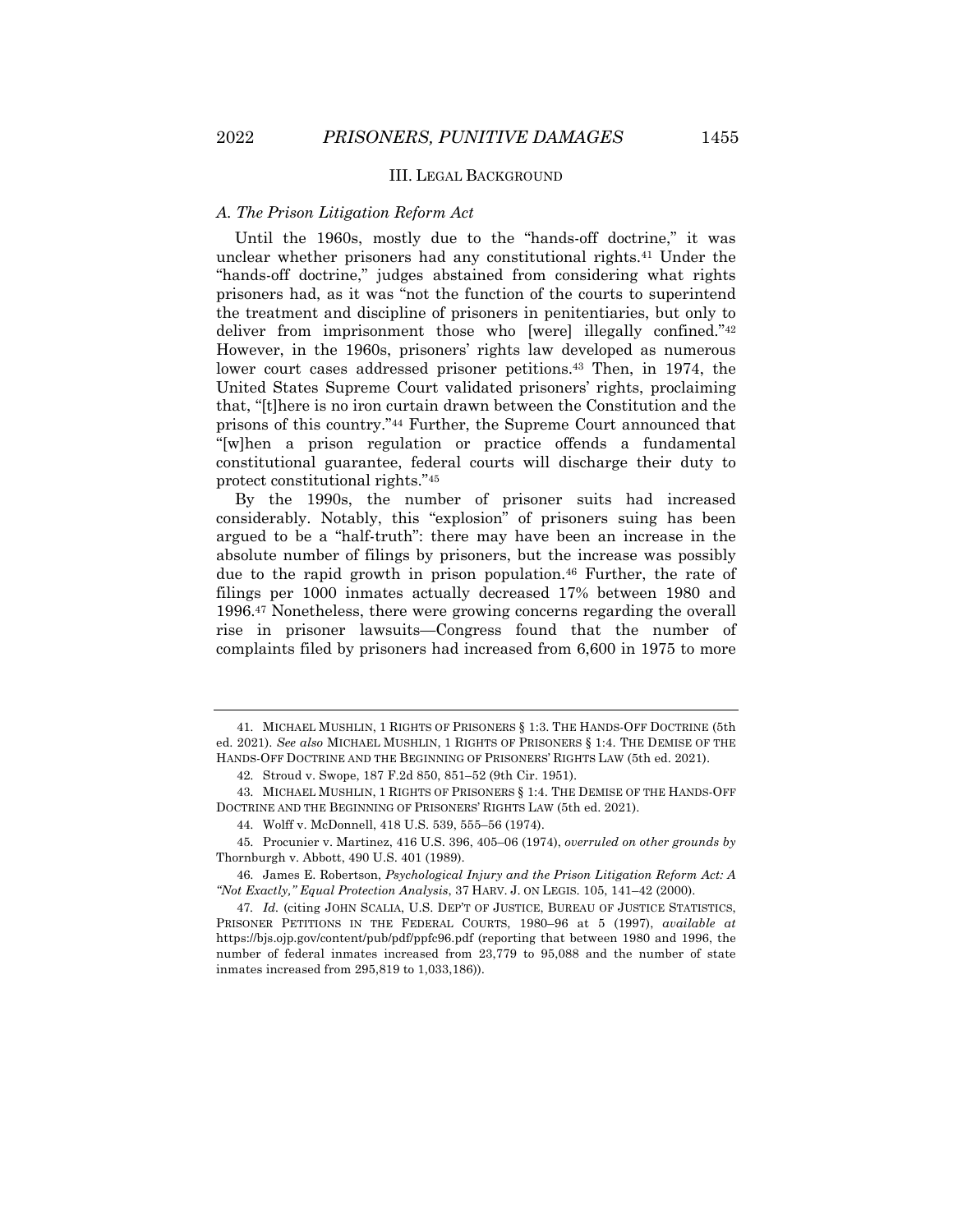than 39,000 in 1994.48 Reports showed that in 1995 over 25% of civil cases filed in district courts were brought by prisoners.49 Thus, as an effort to address this "rise" in prisoner lawsuits and to curtail the increase of prisoner litigation in federal courts, Congress enacted the Prison Litigation Reform Act of 1996.50

The PLRA contains several provisions designed to reduce the quantity of prisoner suits, including: a requirement to exhaust all administrative remedies before filing a section 1983 civil rights lawsuit;<sup>51</sup> a restriction on attorney's fees;<sup>52</sup> and a requirement for courts to weed out meritless claims.53 Among these provisions is section 1997e(e), which provides: "No Federal civil action may be brought by a prisoner confined in a jail, prison, or other correctional facility, for mental or emotional injury suffered while in custody without a prior showing of physical injury."54 This section, in particular, has caused a circuit split and is the subject of *Hoever v. Marks*.

### *B. Eleventh Circuit's Prior Interpretation of the PLRA*

In 1999, the Eleventh Circuit published its first opinion interpreting section 1997e(e), *Harris v. Garner*, holding that section 1997e(e) barred punitive damages without a showing of physical injury.55 The details of *Harris*, recounted with specificity in the Introduction, were harrowing. In *Harris*, officers of the Georgia Department of Corrections, led by Commissioner Wayne Garner, forced prisoners to strip naked, performed body cavity searches in the presence of members of the

52. 42 U.S.C. § 1997e(d)(2) (2021) ("If the award of attorney's fees is not greater than 150 percent of the judgment, the excess shall be paid by the defendant.").

55*. Harris*, 190 F.3d at 1287–88 (holding that section 1997e(e) did not bar declaratory and injunctive relief but did bar compensatory and punitive damages).

<sup>48.</sup> 141 CONG. REC. S14408-01 (1995) ("These suits can involve such grievances as insufficient storage locker space, a defective haircut by a prison barber, the failure of prison officials to invite a prisoner to a pizza party for a departing prison employee, and yes, being served chunky peanut butter instead of the creamy variety. The list goes on and on.").

<sup>49.</sup> Roller v. Gunn, 107 F.3d 227, 230 (4th Cir. 1997).

<sup>50.</sup> Woodford v. Ngo, 548 U.S. 81, 84 (2006).

<sup>51.</sup> 42 U.S.C. § 1997e(a) (2021) ("No action shall be brought with respect to prison conditions under section 1979 of the Revised Statutes of the United States (42 U.S.C. 1983), or any other Federal law, by a prisoner confined in any jail, prison, or other correctional facility until such administrative remedies as are available are exhausted.").

<sup>53.</sup> 42 U.S.C. § 1997e(c)(1) (2021) ("The court shall on its own motion or on the motion of a party dismiss any action . . . if the court is satisfied that the action is frivolous, malicious, fails to state a claim upon which relief can be granted, or seeks monetary relief from a defendant who is immune from such relief.").

<sup>54.</sup> 42 U.S.C. § 1997e(e).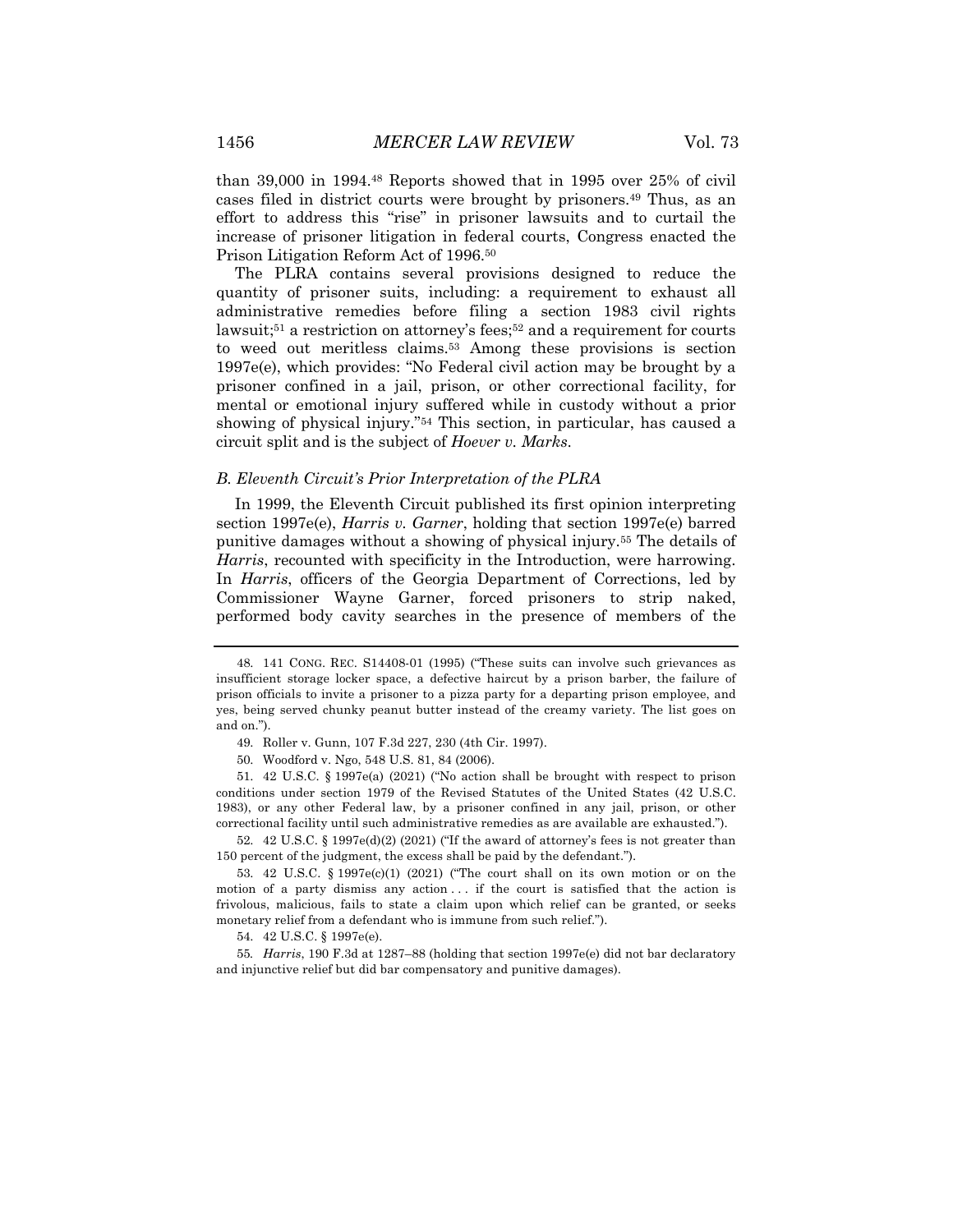opposite sex, physically harassed inmates, ordered a prisoner to "dry shave," made inappropriate comments to a prisoner because of his perceived sexual orientation, and ordered an inmate to "tap dance" while naked.<sup>56</sup> Eleven prisoners brought a civil rights suit for damages and injunctive relief, alleging violations of their Fourth, Eighth and Fourteenth Amendment rights.57

After holding that the stated injuries were not sufficient to meet the physical injury requirement of section 1997e(e), the court concluded that the PLRA bars actions for damages, but not for declaratory and injunctive relief.58 In a brief paragraph addressing the language of section 1997e(e), the court posited a temporal interpretation of the act.<sup>59</sup> An action for money damages is the typical remedy for a violation of rights that occurred in the past, so the past tense use of "suffer" indicates that the provision creates a limitation only on a damages remedy; however, declaratory and injunctive relief remain unimpaired by the PLRA, since "the threat of imminent future harm can only be cured by an equitable remedy."60 Thus, the court held section 1997e(e) precludes actions for money damages, such as punitive and compensatory damages, but not actions for declaratory and injunctive relief.61

Over the next several years, even though the court acknowledged that a circuit split existed regarding the availability of punitive damages under the PLRA, the court continued to follow its precedent that the PLRA bars punitive damages without physical injury.62

# *C. Overruling Precedent*

By the early 2000s, several circuit courts had held that punitive damages could be recovered under section 1997e(e) absent a showing of

<sup>56</sup>*. Id.* at 1282.

<sup>57</sup>*. Id.*

<sup>58</sup>*. Id.* at 1287–88. The court also considered the argument that barring claims not involving physical injury is a denial of due process under the Fifth Amendment and concluded that it does not violate due process. *Id.* at 1289.

<sup>59</sup>*. Id.* at 1287–88.

<sup>60</sup>*. Id.* at 1288.

<sup>61</sup>*. Id.*

<sup>62.</sup> Al-Amin v. Smith, 637 F.3d 1192, 1199, n.9 (11th Cir. 2011), *overruled by* Hoever v. Marks, 993 F.3d 1353 (11th Cir. 2021). The court even noted that "the overall tenor of *Harris* and its progeny, when taken together, unmistakably supports this result." *Id.* at 1199.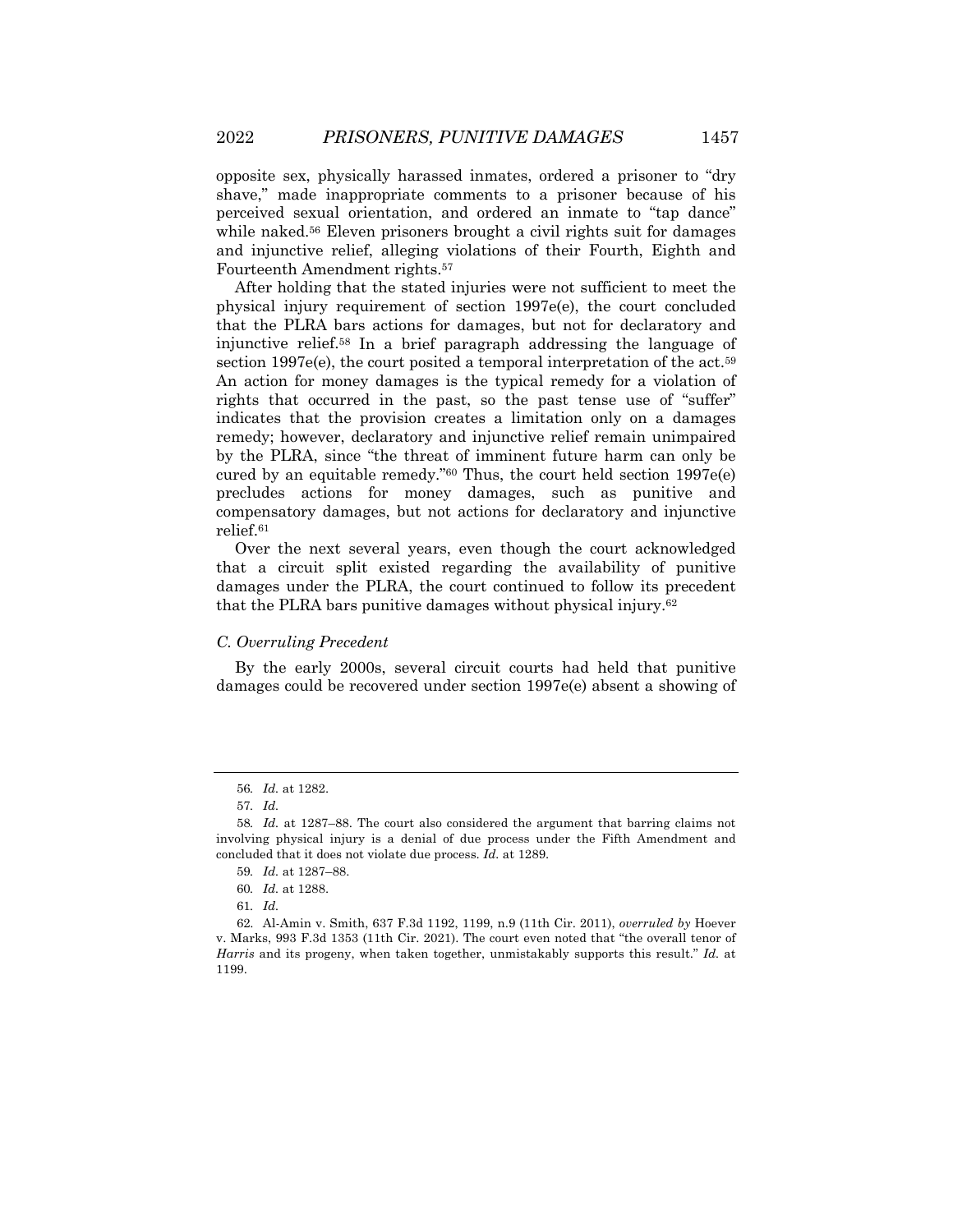physical injury.63 There was an emerging view that the plain language of section 1997e(e) limits recovery "for mental and emotional injury"; however, nominal and punitive damages should be unaffected, as they seek to remedy a different type of injury.<sup>64</sup> Notably, courts recognized that making a showing of physical injury a prerequisite for filing any civil rights lawsuits pertaining to mental or emotional injury "would give officials free reign to maliciously and sadistically inflict psychological torture on prisoners, so long as they [took] care not to inflict any physical injury in the process."65 This trend continued until 2017, at which point all circuits except the Eleventh agreed that the PLRA does not necessarily bar punitive damages.<sup>66</sup>

The pressure on the Eleventh Circuit to reconsider its section 1997e(e) interpretation grew. In 2019, in *Carter v. Allen*,67 the court of appeals was asked to rehear an appeal en banc to overrule *Al-Amin*. The court of appeals declined to revisit its interpretation of section 1997e(e) for a "practical reason": even if it did overrule *Al-Amin*, "it would make no difference to Carter or to the judgment against his claim."68 In short, the case was not right for the punitive damages issue. Judge Pryor explained that, though he "might be amenable to reconsidering [the Eleventh Circuit's] interpretation of section 1997e(e)," since the panel in this case concluded that Carter was not entitled to a new trial, the punitive damages issue was irrelevant.<sup>69</sup>

Notably, in *Carter*, Judge Martin analyzed section 1997e(e) in her dissent and concluded that punitive damages are not completely barred by section 1997e(e) and that the Eleventh Circuit "interpreted the PLRA to withdraw far more remedies from prisoners than Congress required."70 Disagreeing with the Eleventh Circuit's interpretation of the PLRA, Judge Martin stated, "our precedent leaves inmates with nominal damages as their only remedy for violations of this bedrock constitutional right, no matter how egregious the violation."71

67. Carter v. Allen, 940 F.3d 1233 (11th Cir. 2019).

<sup>63</sup>*. See* cases cited *supra* note 39. *See also*, Canell v. Lightner*,* 143 F.3d 1210, 1213 (9th Cir. 1998) (" . . . § 1997e(e) does not apply to First Amendment Claims regardless of the form of relief sought.").

<sup>64.</sup> Calhoun v. DeTella, 319 F.3d 936, 941 (7th Cir. 2003).

<sup>65</sup>*. Id.* at 940.

<sup>66</sup>*. See* cases cited *supra* note 39.

<sup>68</sup>*. Id.* at 1234.

<sup>69</sup>*. Id.* at 1236. Chief Judge Pryor stated that though he was open to revisiting *Al-Amin* and the Eleventh Circuit's interpretation of the PLRA, he thought it was "imprudent to do so . . . where the issue is as good as moot." *Id.*

<sup>70</sup>*. Id.* at 1242 (Martin, J., dissenting).

<sup>71</sup>*. Id.* at 1237.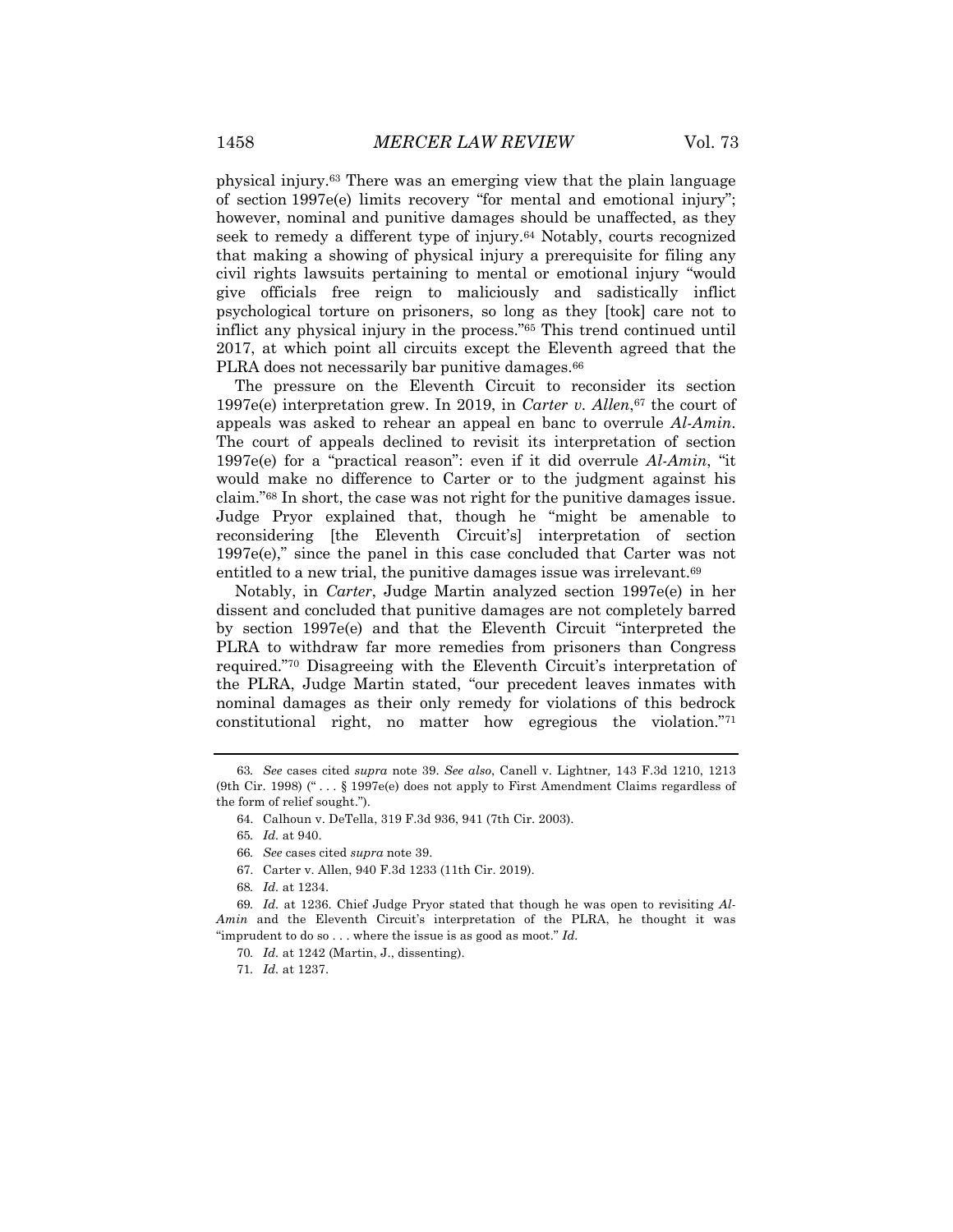Interestingly, Judge Adalberto Jordan and Judge Jill Pryor agreed with Judge William Pryor that Carter's case was not a good one for en banc review; however, in a footnote to the dissent, they agreed with Judge Martin's analysis of the statute and believed that the issues were worthy of reconsideration by the Eleventh Circuit "in an appropriate case."72

Thus, in 2021, the Eleventh Circuit stood alone in enforcing the PLRA as a complete bar to punitive damages absent a showing of physical injury, making the *Hoever* opinion quite significant.73 Analyzing the text, purpose, and title of section 1997e(e), the court ultimately held that the PLRA does not bar punitive damages absent physical injury, and with comradely spirit, marked its union with its sister circuits, citing various circuit cases as supporting sources.

# IV. COURT'S RATIONALE

# *A. The Majority Opinion – Chief Judge Pryor*

Chief Judge Pryor's majority opinion is divided into two parts: (1) an analysis of why the PLRA permits punitive damages absent a showing of physical injury, and (2) an explanation as to why the Eleventh Circuit's prior interpretation of the PLRA was incorrect.

# **1. The PLRA Permits Punitive Damages**

Beginning with the language of the statute, Chief Judge Pryor concluded that section 1997e(e)'s focus was on actions brought to redress past injuries. The majority determined that the phrase "[f]ederal civil action . . . brought . . . for . . . injury suffered" supported the interpretation that section 1997e(e) addresses civil actions in which plaintiffs seek to obtain redress.74 Emphasizing the word "for," Chief Judge Pryor discussed the implications of the word "for" when followed by an object—in this case, a past injury.75 The majority noted that the object that follows the word "for" informs what the action in section 1997e(e) is brought to accomplish, concluding that in this context, an action would be brought to redress a past injury.76

<sup>72</sup>*. Id.* at 1237, n.1.

<sup>73</sup>*. Hoever*, 933 F.3d at 1355.

<sup>74</sup>*. Id.* at 1357. Chief Judge Pryor defined "civil action" from Black's Law Dictionary and noted that the past tense use of "suffer" demonstrates that the act "'constitutes a limitation on a damages remedy only.'" *Id.* (quoting *Harris*, 190 F.3d at 1288).

<sup>75</sup>*. Id.* at 1357–58.

<sup>76</sup>*. Id.* at 1358.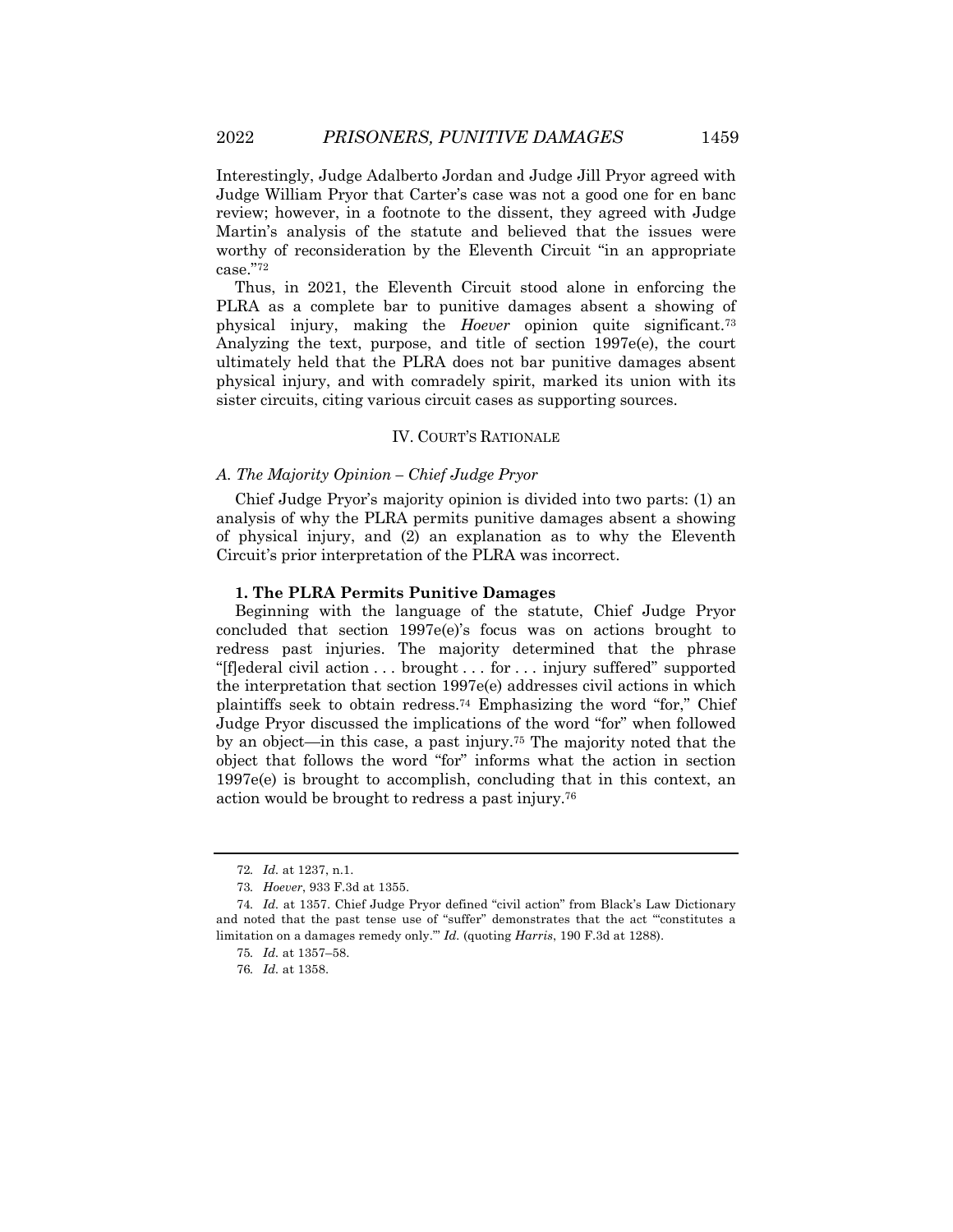Having determined that actions brought under section 1997e(e) are to redress a past injury, the majority examined limitations addressed within the act, concluding that the act bars compensatory damages. The majority considered the phrase: "brought by a prisoner . . . for mental or emotional injury suffered while in custody."77 As compensatory damages are the only form of relief that redresses past mental or emotional injury, Chief Judge Pryor held that section 1997e(e) bars compensatory damages without a showing of physical injury.78 The majority further held that the full phrase also indicates that the text of section 1997e(e) bars claims for compensatory damages stemming from mental or emotional harms.79

While the majority understood section 1997e(e) to bar compensatory damages, it concluded that as punitive damages differ from compensatory damages, the act does not bar punitive damages absent physical injury. In his analysis, Chief Judge Pryor paid particular attention to the diverging purposes of compensatory and punitive damages, echoing the analysis of the Seventh Circuit in *Calhoun v. DeTella*.80 The majority emphasized that while compensatory damages are intended to compensate plaintiffs for injuries suffered, punitive damages are intended to punish defendants for their willful or malicious conduct and to deter others from similar behavior.81 Further, while compensatory damages focus on the plaintiff's injury or loss, punitive damages focus on the character of the defendant's conduct.82 Tying in its analysis of punitive damages with the previous discussion of the word "for," the majority concluded that "punitive damages are not awarded to a plaintiff 'for' compensation of his mental or emotional injury; they are imposed on a defendant 'for' deterrence and punishment of his egregious misconduct."83

Next, the majority focused on the act's title, concluding that Congress' title choice also corroborates the interpretation of the PLRA that it was not intended to bar punitive damages. The majority held that section 1997e(e)'s title, "Limitation on Recovery," strongly supports

<sup>77</sup>*. Id.*

<sup>78</sup>*. Id.* (citing State Farm Mut. Auto. Ins. Co. v. Campbell, 538 U.S. 408, 416 (2003) and Akouri v. Fla. Dep't of Transp., 408 F.3d 1338, 1345 (11th Cir. 2005)).

<sup>79</sup>*. Id.*

<sup>80.</sup> 319 F.3d 936, 942 (7th Cir. 2003). The facts of *Calhoun* are reminiscent of those in *Harris*: an inmate was forced to undress in the presence of guards of the opposite sex, laughed at, ridiculed, and subjected to a search. *Id*. at 938. In *Calhoun*; however, unlike in *Harris*, punitive damages were not barred. *Id*. at 942.

<sup>81</sup>*. Hoever*, 933 F.3d at 1358–59.

<sup>82</sup>*. Id.* at 1359.

<sup>83</sup>*. Id.* at 1360.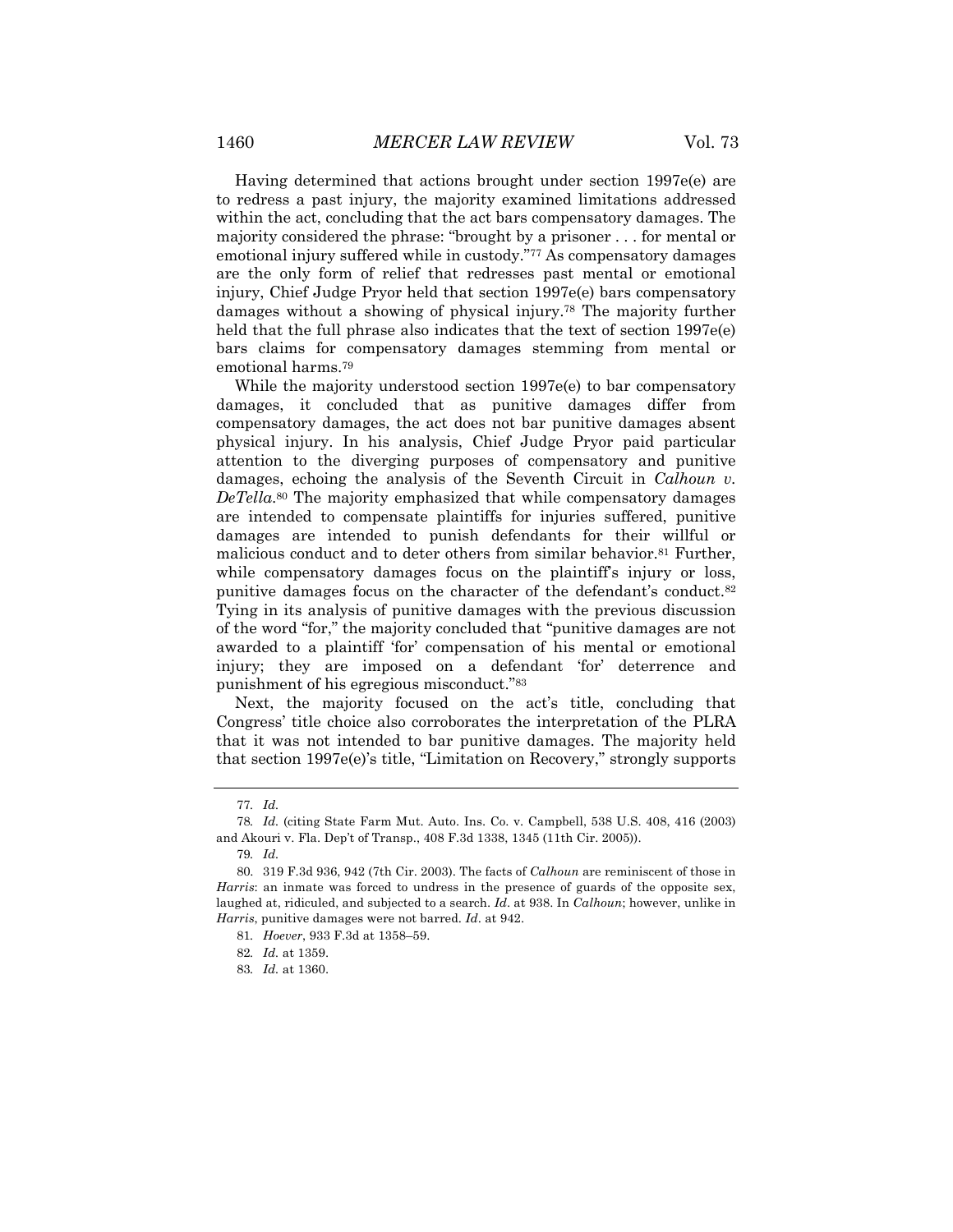its reading of the act—the physical injury requirement is a limitation on recovery, as opposed to a bar on suing, and the text limits prisoners from recovering compensatory damages for mental or emotional injury absent a showing of physical harm.84 Analyzing the word "recover" and interpreting it to mean "to get or obtain again," the majority concluded that while compensatory damages restore plaintiffs to their pre-injury position, punitive damages do not.85 This argument further affirmed the interpretation that Congress did not intend the act to bar punitive damages.

Finally, the majority compared nominal and punitive damages. Nominal damages, like punitive damages, are not sought "for" mental or emotional injury—they are "designed to vindicate the deprivation of a plaintiff's constitutional rights."86 Likewise, punitive damages may also be recovered for constitutional violations absent physical injury.87 Thus, the Eleventh Circuit Court of Appeals joined all other circuits in holding that section 1997e(e) does not bar punitive damages without a showing of physical injury.<sup>88</sup>

# **2. The Eleventh Circuit's Prior Interpretation was Incorrect**

The majority revisited three prior decisions interpreting section 1997e(e) to explain why its previous analysis was incorrect. First, the majority examined *Harris v. Garner*, where it rejected a plaintiff's argument that the physical injury requirement denied him due process.89 Chief Judge Pryor noted that in *Harris*, unlike in the present case, the court failed to use a textualist approach to interpret the phrase "action ... brought ... for mental or emotional injury suffered."90 Further, in *Harris*, the court focused on the act's reference to "physical injury" and did not consider how the phrase "for mental or emotional injury" qualifies the scope of section 1997e(e)'s limitation on recovery.91 By not considering the "for" phrase in *Harris*, the court ultimately rendered the phrase "superfluous," failing to give effect to every word Congress used, thus misinterpreting Congressional intent.92 To further his point, Chief Judge Pryor compared section 1997e(e) to 28

<sup>84</sup>*. Id.*

<sup>85</sup>*. Id.*

<sup>86</sup>*. Id.* at 1361 (quoting Brooks v. Powell, 800 F.3d 1295, 1308 (11th Cir. 2015)).

<sup>87</sup>*. Id.* (quoting Searles v. Van Bebber, 251 F.3d 869, 880 (10th Cir. 2001)).

<sup>88</sup>*. Id.* at 1362.

<sup>89</sup>*. Id.*

<sup>90</sup>*. Id.*

<sup>91</sup>*. Id.* at 1362–63.

<sup>92</sup>*. Id.* at 1363.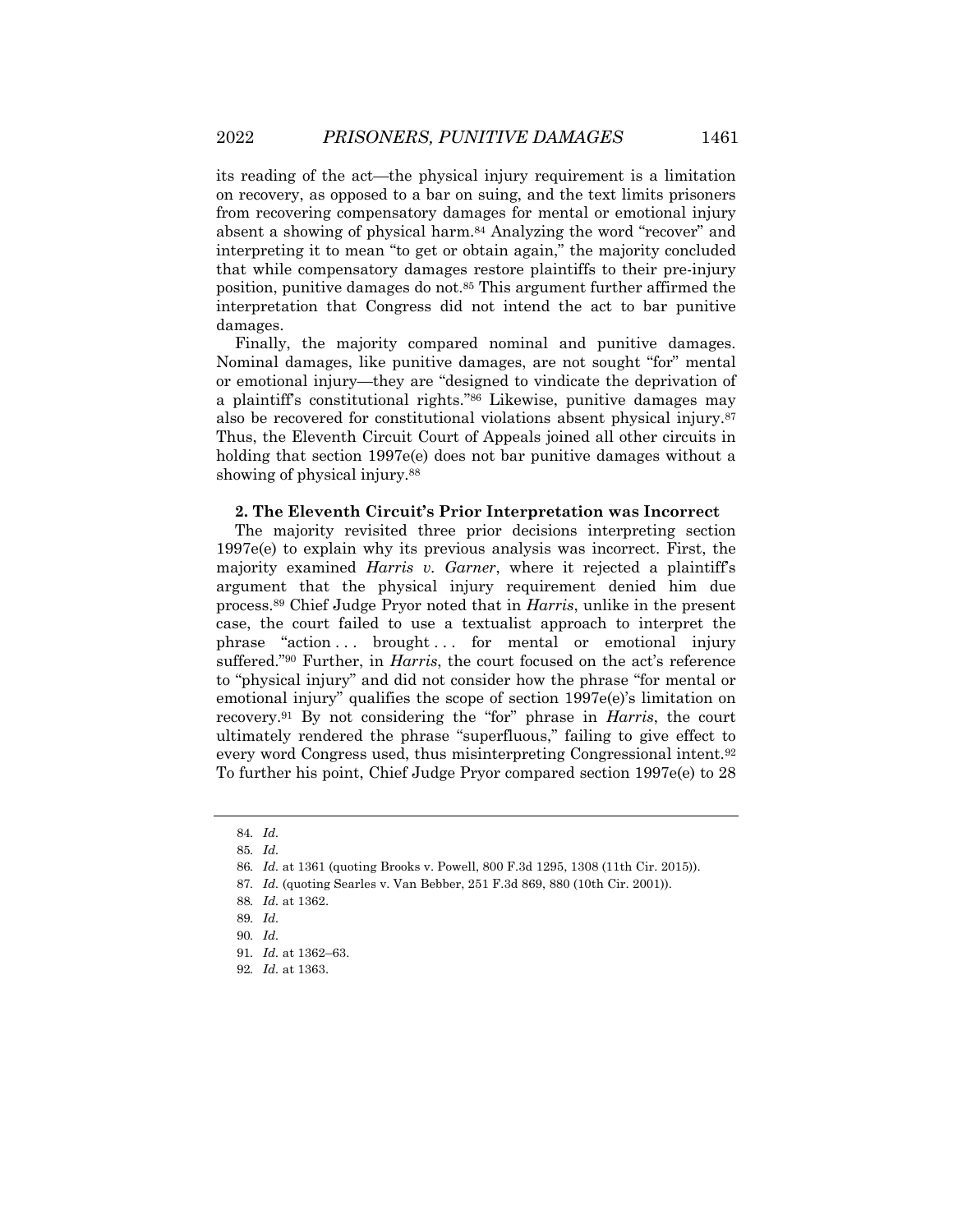U.S.C.  $\S 1915(g)$ , which contains a categorical requirement for physical injury, demonstrating that Congress knows how to write a categorical requirement when it wants to do so and chose not to write one in section 1997e(e).94

Next, the majority briefly addressed *Napier v. Preslicka*,<sup>95</sup> where although punitive damages were not specifically discussed, the court nonetheless ruled that the PLRA barred a punitive damages claim.<sup>96</sup> The majority quickly moved on to *Al-Amin v. Smith*,97 where section 1997e(e) was again interpreted as barring punitive damages without a showing of physical injury.<sup>98</sup> The majority recognized that, "[b]ecause [its] precedents did not grapple meaningfully with the text of § 1997e(e)," and, consequently, "foreclosed an important remedy intended to punish and deter the intentional violation of the rights of prisoners," the precedents should be overruled.99

# *B. The Concurrence and Dissent in Part – Judge Newsom*

Disagreeing with the majority on how to read the phrase "civil action . . . brought . . . for mental or emotional injury suffered while in custody," Judge Newsom argued that section 1997e(e) does not distinguish between different forms of monetary relief, only between different forms of harm.100 Particularly for Judge Newsom, the relevant question focused on the type of injury—specifically, whether a prisoner's action concerns "mental or emotional injury."101 He maintained that section 1997e(e) precludes prisoners from recovering either compensatory or punitive damages without a showing of physical injury; however, injuries that are not "mental or emotional" permit a prisoner to seek both compensatory and punitive damages.102 Judge Newsom divided his opinion into three parts: (1) an analysis of why

- 98*. Hoever*, 933 F.3d at 1363.
- 99*. Id.* at 1363–64.
- 100*. Id.* at 1364 (Newsom, J., concurring in part and dissenting in part).

101*. Id.* Notably, the majority took issue with Judge Newsom's use of the word "concerns," as opposed to "for," stating that, "[a] 'civil action . . . brought . . . for mental or emotional injury suffered' is an action brought for the purpose of remedying that injury, not an action that merely 'concerns' the injury." *Id*. at 1360–61 (majority opinion).

<sup>93.</sup> 28 U.S.C. § 1915(g) (1996) (barring in forma pauperis actions brought by prisoners with three strikes "unless the prisoner is under imminent danger of serious physical injury.").

<sup>94</sup>*. Hoever*, 933 F.3d at 1363.

<sup>95.</sup> 314 F.3d 528 (11th Cir. 2002).

<sup>96</sup>*. Hoever*, 933 F.3d at 1363.

<sup>97.</sup> 637 F.3d 1192 (11th Cir. 2011).

<sup>102</sup>*. Id.* (Newsom, J., concurring in part and dissenting in part).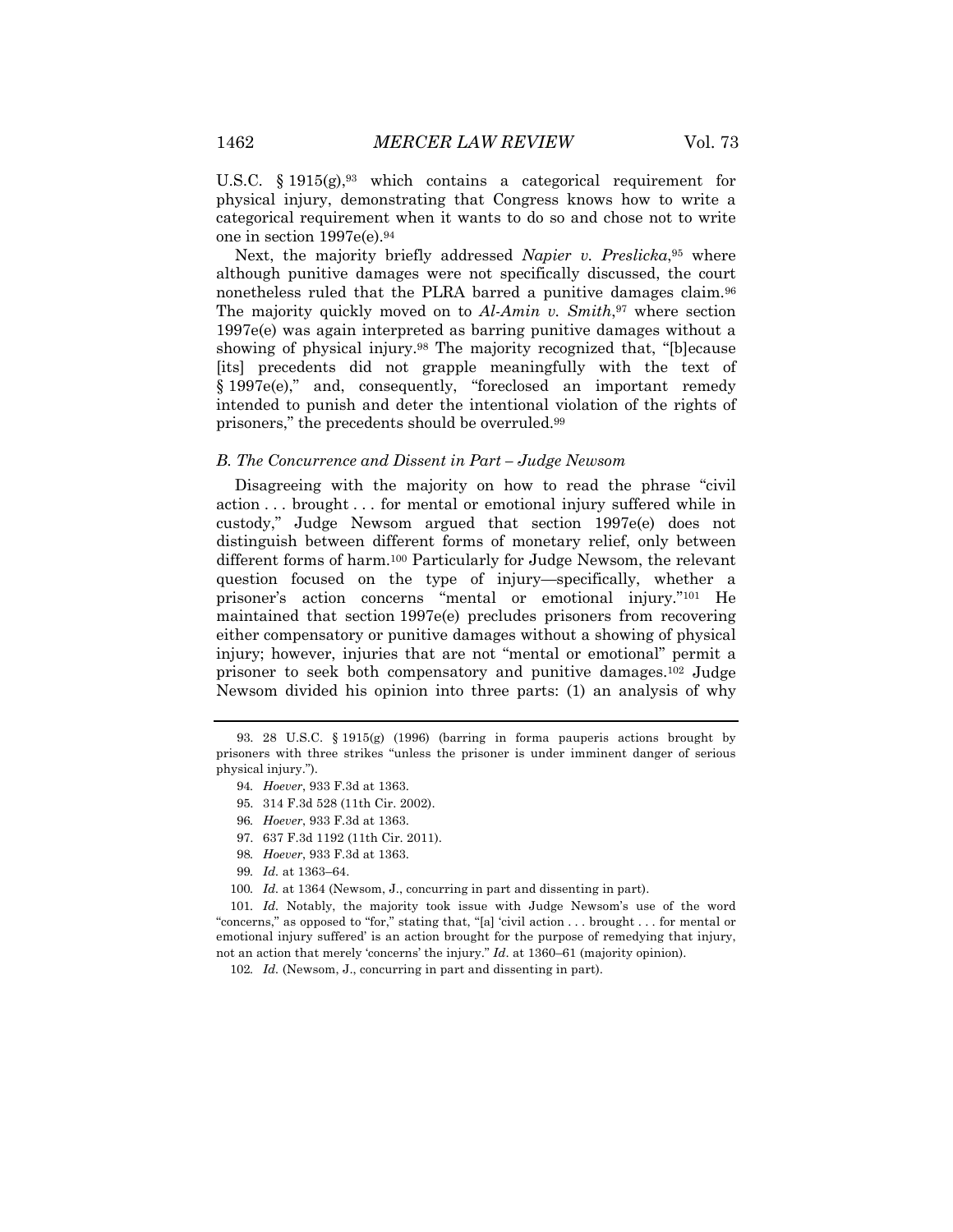section 1997e(e) bars actions for mental or emotional injury without a showing of physical injury, (2) a discussion about Hoever's "constitutional injury" argument, and (3) final thoughts on how he would rule.

# **1. The PLRA Bars Actions "Concerning" Mental or Emotional Injury**

Picking apart the majority's analysis, Judge Newsom engaged in a semantic battle to ultimately conclude that the PLRA does bar punitive damages. First, Judge Newsom disagreed with the majority's understanding of the word "for" within the act.103 He argued that the majority's definition was an "awkward fit," and that a better option is to interpret section 1997e(e)'s use of "for" to mean "concerning" or "with respect to."104 He asserted that this explanation of the word "for" yields "natural and expected results" and, in fact, was how the court interpreted the word previously.105 Concluding his discussion on the word "for," Judge Newsom asserted that section 1997e(e) should be understood as: "If an inmate brings suit about—concerning—a mental or emotional injury that he claims to have suffered while in custody, but without showing any accompanying physical injury, his action is barred."106

Next, Judge Newsom disagreed with the majority's conclusion that punitive damages differ from compensatory damages. While he agreed that "civil action" is a means of obtaining redress and that the past-tense use of the word "suffer" indicates a request for damages, Judge Newsom objected to majority's suggestion that an action seeking punitive damages is not a "civil action."107 Further, Judge Newsom disagreed with the majority's assertion that section 1997e(e)'s physical injury requirement applies to compensatory damages, but not to

<sup>103</sup>*. Id.* at 1366. Judge Newsom noted that while the majority relied on the Oxford English Dictionary's definition of the word "for," the dictionary includes seventy-six definitions of the word. *Id.* This does not seem like a successful argument for his point, as the same could be said regarding his selected definition—why, out of all the definitions of "for," does he believe that his definition is better, especially when his definition leads to the opposite conclusion that the rest of the circuit courts have reached regarding the PLRA?

<sup>104</sup>*. Id.* Judge Newsom also asserted that the majority's interpretation of the word "for" leads to an "absurdity." *Id.*

<sup>105</sup>*. Id.* at 1366–67. Judge Newsom argued that the previous interpretation of the word "for" was "without apparent controversy." Considering that several other circuits do not interpret the word that way, it seems a far stretch to claim that no "apparent controversy" existed.

<sup>106</sup>*. Id.* at 1366.

<sup>107</sup>*. Id.* at 1367.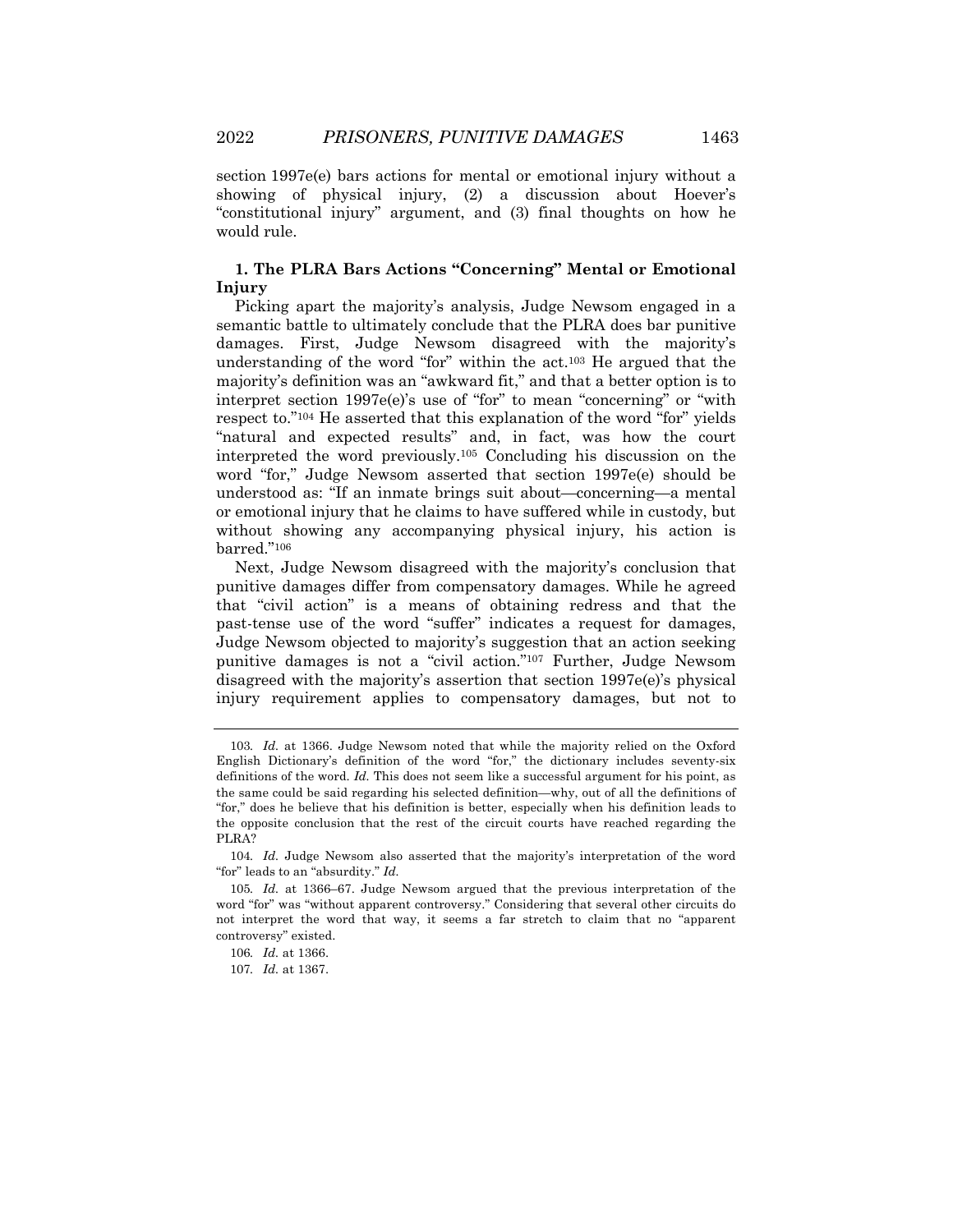punitive damages.108 Primarily, Judge Newsom did not agree with the majority's distinction between punitive and compensatory damages, arguing that both are to remedy harm suffered by the prisoner, thus making the injury the reason both damages would be awarded.109

Notably, the majority refuted Judge Newsom's argument that punitive damages also "address an injury suffered."110 Chief Judge Pryor took issue with Judge Newsom's justification for this argument, noting that Judge Newsom not only ignored that punitive damages punish defendants for their misconduct, but also cited to a dissenting opinion by Justice Scalia that was not relevant to prisoners or the PLRA.111 Further, Chief Judge Pryor emphasized that whether punitive damages are sought in an action brought "for" an injury is a different question than whether punitive damages were received "on account of" an injury.112

Finally, Judge Newsom disagreed with the majority's section 1997e(e) title analysis, asserting that the majority's conclusion was too narrow: just because punitive damages do not lead to a plaintiff regaining or recovering anything, Judge Newsom argued, does not mean that punitive damages do not fall under a title including "recovery."113 To support this conclusion, Judge Newsom pointed to several statutes in which Congress referred to plaintiffs "recovering" punitive damages, as well as cases that refer to plaintiffs "recovering" punitive damages.114 Thus, Judge Newsom concluded, a statutory title including the term "recovery" does not necessarily exclude punitive damages and further, the language of section 1997e(e) does not indicate an exclusion of punitive damages.115

In his opinion, Chief Judge Pryor also refuted Judge Newsom's argument regarding the word "recovery." The majority noted that, "[e]ven if courts and statutes are sometimes imprecise in referring to the 'recovery,' instead of the awarding, of punitive damages, it is clear

<sup>108</sup>*. Id.* at 1367–68.

<sup>109</sup>*. Id.* at 1368.

<sup>110</sup>*. Id.* at 1360 (majority opinion).

<sup>111</sup>*. Id.* Oddly, not only did Judge Newsom extract language from a dissenting opinion to support his argument, but the case itself, *O'Gilvie v. United States*, had nothing to do with prisoners or the PLRA, and the Court ultimately held in *O'Gilvie* that punitive damages are not received "on account of" personal injuries—the opposite point that Judge Newsom is trying to make. 519 U.S. 79, 81 (1996).

<sup>112</sup>*. Hoever*, 933 F.3d at 1360.

<sup>113</sup>*. Id.* at 1368 (Newsom, J., concurring in part and dissenting in part).

<sup>114</sup>*. Id.* at 1368–69 (citing 15 U.S.C. § 1691e(b) (2010); 11 U.S.C. § 362(k)(1) (2020); 17 U.S.C. § 1332(b) (1998)).

<sup>115</sup>*. Id.* at 1369.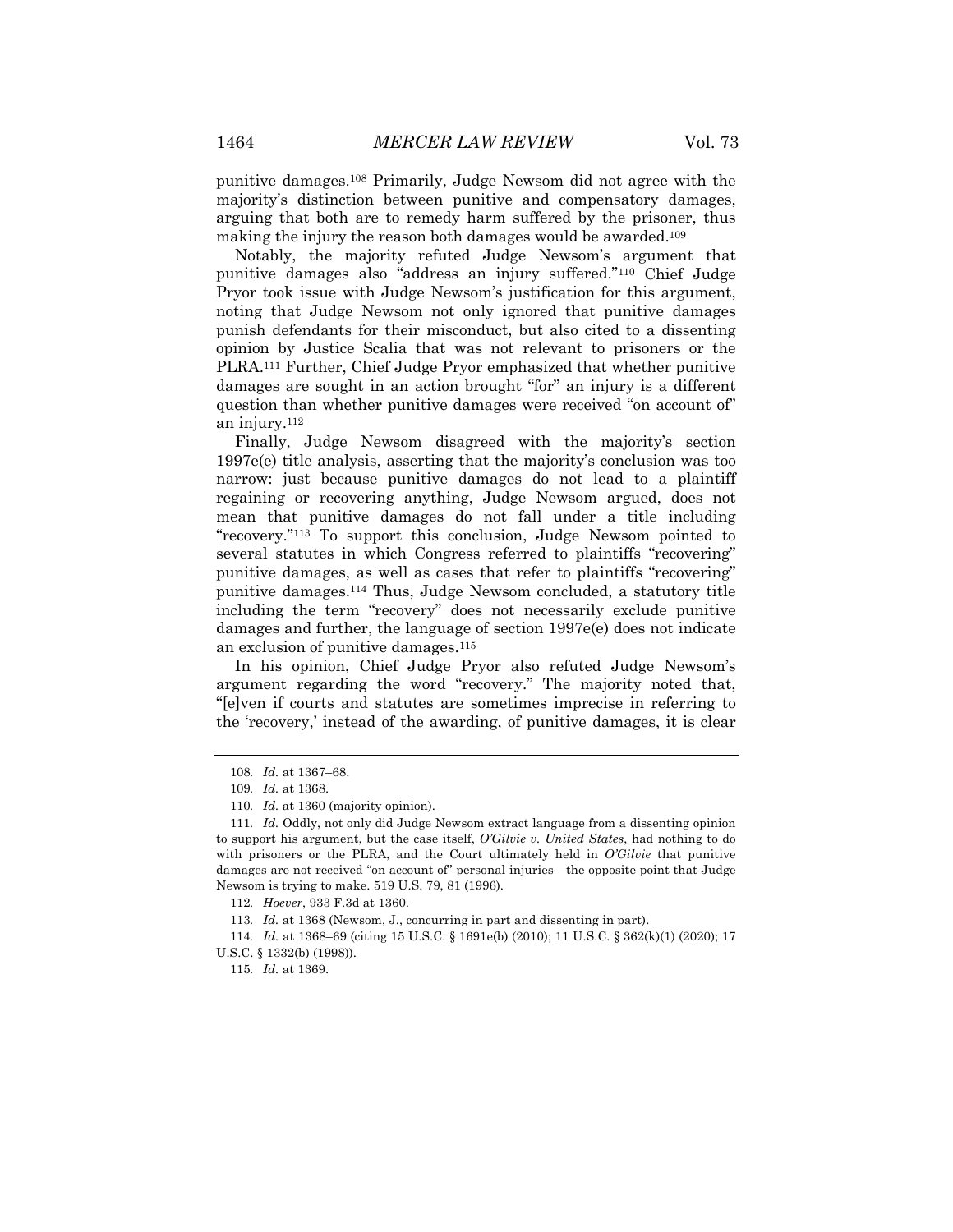that 'recovery,' in this context, refers to compensation because § 1997e(e) concerns an 'injury suffered.'"116 Further, Chief Judge Pryor questioned how Judge Newsom's interpretation is not a bar to suing, as opposed to a limitation on recovery or relief, as the title "Limitation on Recovery" indicates.117

### **2. Hoever's "Constitutional Injury" Argument Fails**

Judge Newsom addressed Hoever's alternative argument<sup>118</sup> that, even if section 1997e(e) bars punitive damages, it does not apply to his First Amendment claims because it does not bar damages for "constitutional injury."119 While Judge Newsom initially agreed with Hoever's "constitutional injury" claim, he ultimately concluded that the theory does not work.120 He conceded that there are injuries that do not fall into the "physical" or "mental or emotional" categories, such as economic injury, injuries to reputation, and injuries to property, among others.121 However, as he did not agree with Hoever's argument that "constitutional injuries" are in a separate category from "mental and emotional injuries," Judge Newsom concluded that this theory was invalid, and thus Hoever could not recover damages for "constitutional injuries."122

# **3. Judge Newsom's Final Thoughts**

Recounting the injuries alleged in Hoever's complaint— "'personal humiliation,' 'mental anguish,' 'intimidation,' 'blemish to his prison record,' 'impairment of his reputation,' 'defamation,' and other unspecified 'irreparable harm'"—Judge Newsom concluded he would hold that section 1997e(e) bars what he believed to be the "mental or emotional injuries" in Hoever's complaint: personal humiliation, mental

<sup>116</sup>*. Id.* at 1360 (majority opinion).

<sup>117</sup>*. Id.* at 1360–61.

<sup>118</sup>*. Id*. at 1370 (Newsom, J., concurring in part and dissenting in part). The majority opinion did not address Hoever's argument in the alternative regarding "constitutional injuries," probably because it was not necessary, as punitive damages without a showing of physical injury were held to not be barred by the PLRA.

<sup>119</sup>*. Id*. at 1369–70.

<sup>120</sup>*. Id.* at 1370.

<sup>121</sup>*. Id.* (quoting THEODORE SEDGWICK, A TREATISE ON THE MEASURE OF DAMAGES § 39, at 45 (9th ed. 1920)).

<sup>122</sup>*. Id.* at 1371. Then, Judge Newsom analyzed the word "injury" and how it should be understood in the context of statutes. *Id*. at 1371–72.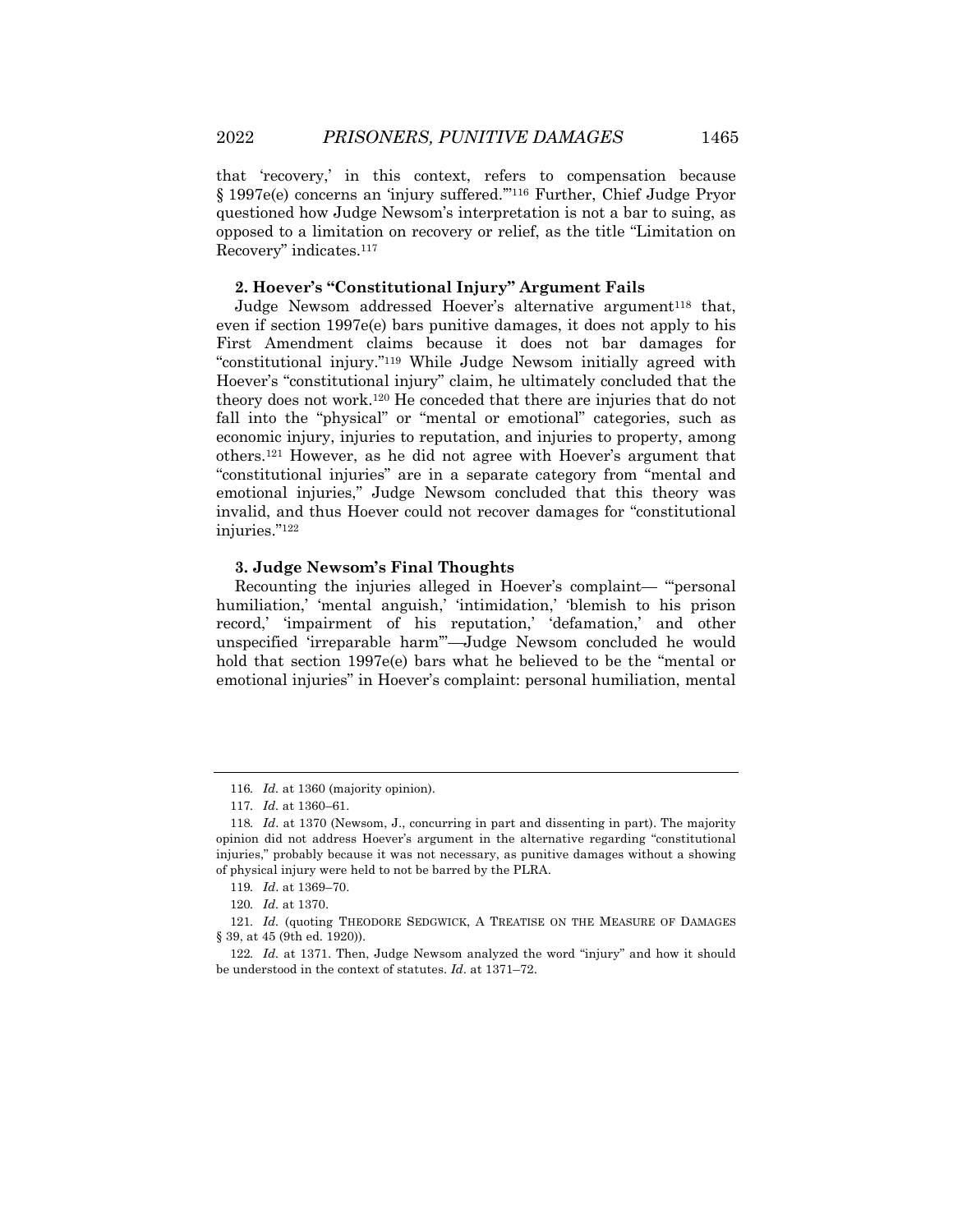anguish, and intimidation.123 He believed that a suit alleging injuries based on blemish to prison record, impairment of reputation, and defamation however, would fall outside of section 1997e(e)'s scope, and thus not bar any damages sought.124 In conclusion, Judge Newsom would hold that the phrase "civil action . . . brought . . . for mental or emotional injury suffered while in custody" distinguishes between categories of injury, as opposed to categories of damages.125 In the majority opinion, Chief Judge Pryor refuted Judge Newsom's arguments and questioned how Judge Newsom divided the categories of injuries when they were all based on the same willful misconduct of the defendant—something that punitive damages are intended to punish.126

# V. IMPLICATIONS

The decision in *Hoever* marks the Eleventh Circuit's union with all other circuits in recognizing the importance of punishing and deterring the intentional violation of prisoners' First Amendment rights, concluding that section 1997e(e) permits claims for punitive damages without a showing of physical injury.<sup>127</sup> With this decision, the Eleventh Circuit validates the important right for prisoners to seek punitive remedies for wrongful conduct and, hopefully, will deter future malicious behavior toward prisoners. Although violations of First Amendment rights are rarely accompanied by physical injury, victims of such violations suffer substantial harm and now may be entitled to receive punitive damages.128 The consequences of barring punitive damages for constitutional violations are grave, as this would afford

<sup>123</sup>*. Id.* at 1373. Notably, Judge Newsom gave no explanation as to why he deems personal humiliation, mental anguish, and intimidation as mental or emotional injuries. Is he proposing a test based on the judge's subjective opinion?

<sup>124</sup>*. Id.*

<sup>125</sup>*. Id.* at 1374. Judge Newsom's analysis is similar to that in *Aref v. Lynch*; however, in *Aref*, the D.C. Circuit ultimately concluded that prisoners may seek compensatory, punitive, and nominal damages if they assert First Amendment-related complaints. 833 F.3d 242, 263, 267 (D.C. Cir. 2016). Judge Newsom, on the other hand, would interpret section 1997(e) as barring any damages concerning mental or emotional injuries. *Hoever*, 933 F.3d at 1374 (Newsom, J., concurring in part and dissenting in part).

<sup>126</sup>*. Id*. at 1362 (majority opinion).

<sup>127</sup>*. Id*. at 1364.

<sup>128.</sup> Brief for American Civil Liberties Union, American Civil Liberties Union of Georgia, et al. as Amici Curiae Supporting Plaintiff-Cross-Appellant at 1–2, Hoever v. Marks, 933 F.3d 1353 (11th Cir. 2021) (No. 17-10792), https://americansforprosperity.org/wp-content/uploads/2020/12/2020-12-02-Motion-withattached-Amici-Curiae-Brief.pdf. (last visited April 13, 2022).